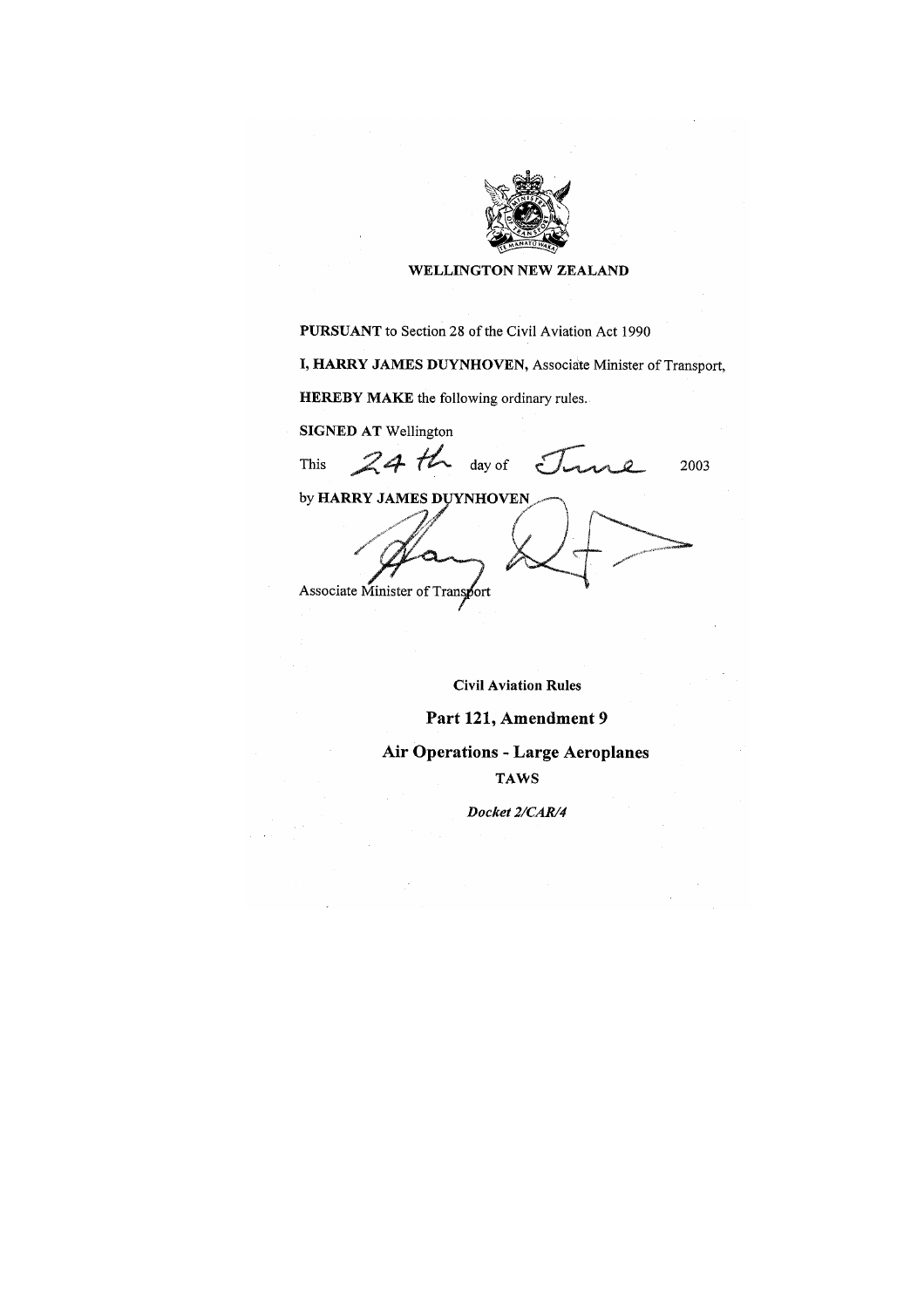# **Contents**

| <b>Subpart A - General</b>                                                      |  |
|---------------------------------------------------------------------------------|--|
|                                                                                 |  |
| <b>Subpart F-Instruments and Equipment</b>                                      |  |
| 121.379                                                                         |  |
| 121.381                                                                         |  |
| Appendix B - Instruments and Equipment Airworthiness Design<br><b>Standards</b> |  |
| <b>B</b> 10                                                                     |  |
| <b>Consultation Details</b>                                                     |  |
|                                                                                 |  |
|                                                                                 |  |
|                                                                                 |  |
|                                                                                 |  |
| Comments on proposed Civil Aviation (Offences) Regulations 26                   |  |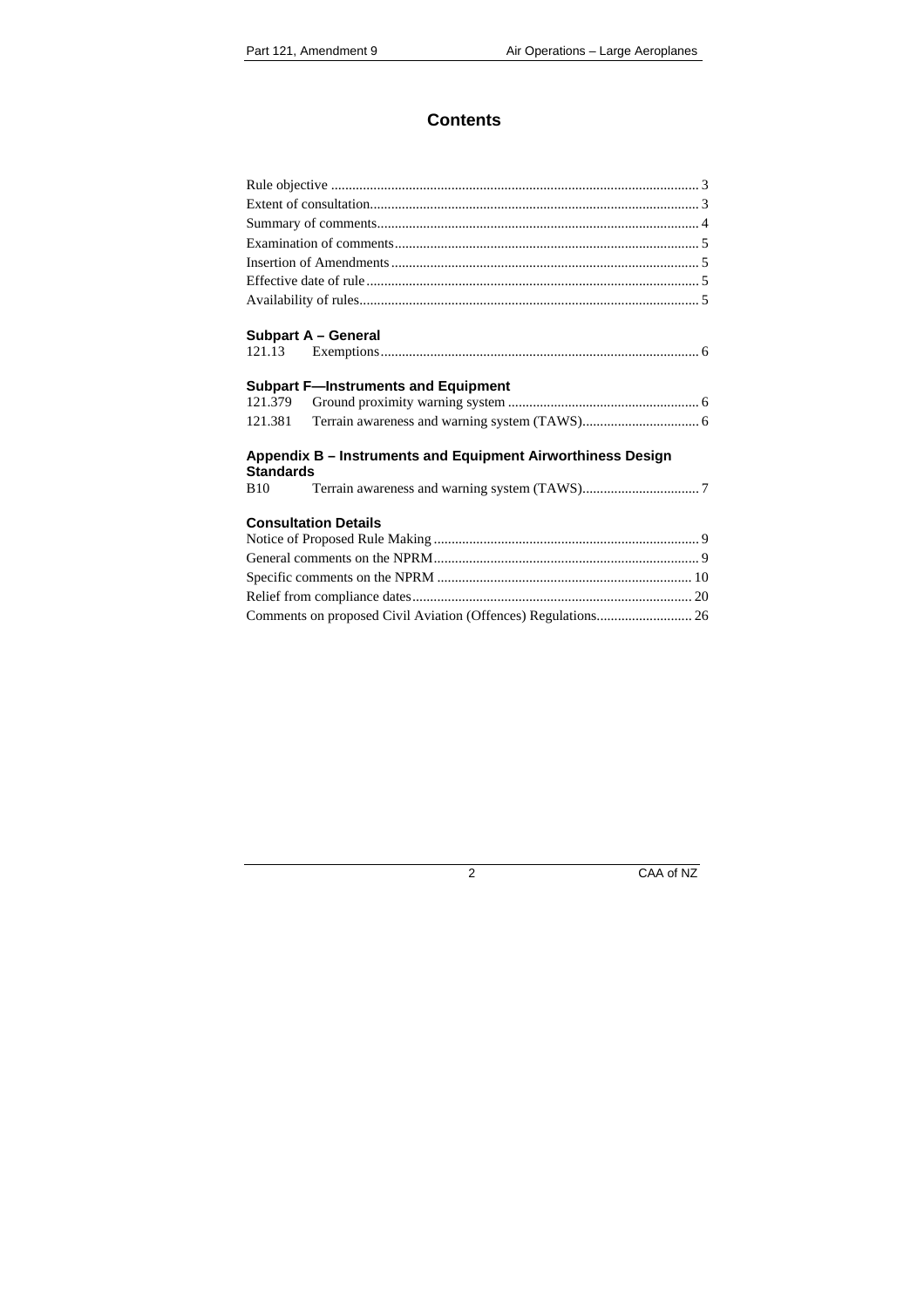# **Rule objective**

The objective of this rule is to require holders of air operator certificates to ensure that their aeroplanes used to conduct air operations under Part 121 after the effective date of this rule are progressively equipped with a terrain awareness and warning system (TAWS) with effect from various dates prescribed in the rule.

# <span id="page-2-0"></span>**Extent of consultation**

<span id="page-2-1"></span>In August 2001 the Civil Aviation Industry Rules Advisory Group (CIRAG) Executive accepted the terms of reference for the establishment of a Technical Study Group (TSG) to participate in a rule making project to upgrade the New Zealand requirements for ground proximity warning systems in accordance with the ICAO standards. The details of this proposal have been developed in consultation with the TSG under the CIRAG consultative process.

Participants on the TSG were drawn from the following sectors of the aviation industry:

- (a) Air traffic services (ATS);
- (b) New Zealand Airline Pilots Association (NZALPA);
- (c) Part 121 operators;
- (d) Part 125 operators;
- (e) Operators of freighter aeroplanes.

In addition, operators of sightseeing aircraft in the Queenstown area were briefed on the rule proposals and given the opportunity to provide feedback.

A total of four TSG meetings were held from August 2001 to November 2001.

A Notice of Proposed Rulemaking, NPRM 02-03, containing the proposed rule to require Part 121 aeroplanes to be equipped with TAWS was issued for public consultation under Docket 2/CAR/4 on 14 December 2001.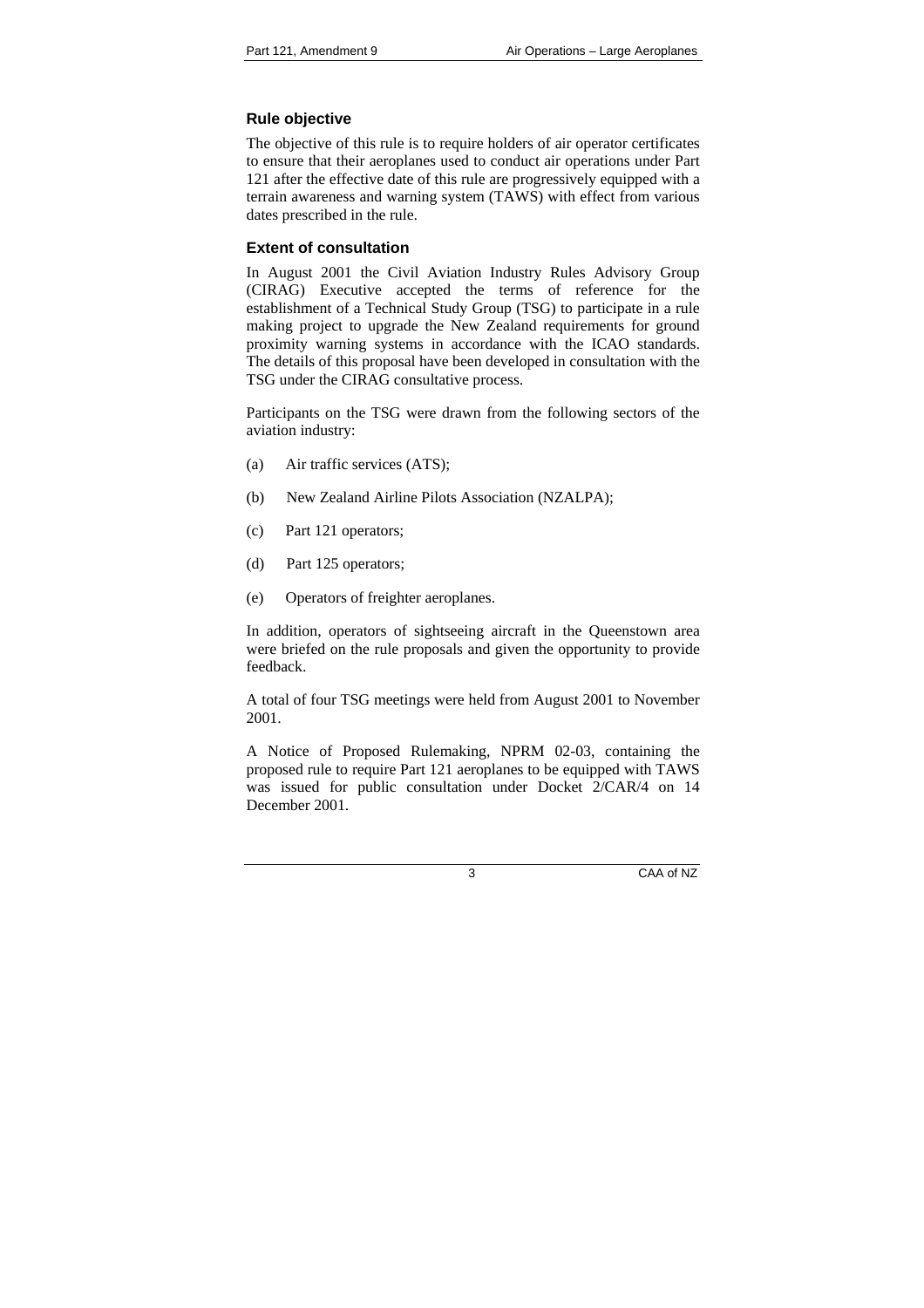The publication of this NPRM was notified in the Gazette on 13 December 2001 and advertised in the daily newspapers in the five main provincial centres on 15 December 2001. The NPRM was published on the CAA web site and mailed to identified stakeholders including representative organisations who were considered likely to have an interest in the proposal.

A period of 84 days was provided for comment on the proposed rule.

# **Summary of comments**

One oral comment and six written submissions were received on the NPRM.

<span id="page-3-0"></span>No commenters questioned the safety benefit of TAWS. The issues of concern to commenters arose primarily from the cost of fitting TAWS equipment to existing aeroplanes.

In particular the Aviation Industry Association (AIA), which represents the great majority of Part 121 operators, expressed concern over the decision to issue the NPRM without further consultation. At that point the consultation had extended over four months with four half-day TSG meetings having been held. At the last of these meetings agreement was reached that the NPRM should proceed.

In their submission on the NPRM the AIA proposed alternative compliance dates by which existing Part 121 aeroplanes would have to be equipped with TAWS. The AIA stated that acceptance of these alternative dates in the final rule would address their concerns over the consultation process.

After reviewing the AIA submission, the CAA sought further clarification on the impact of the proposed rule on AIA member airlines' fleets. The CAA then developed an amended rule proposal that provided some, but not all, of the relief sought on compliance dates. This relief was specifically targeted to those aeroplanes that the AIA submitted would be most affected by the TAWS retrofit requirement proposals.

To provide certainty that all Part 121 aeroplanes would be equipped with TAWS no later than one year after the applicable date prescribed in the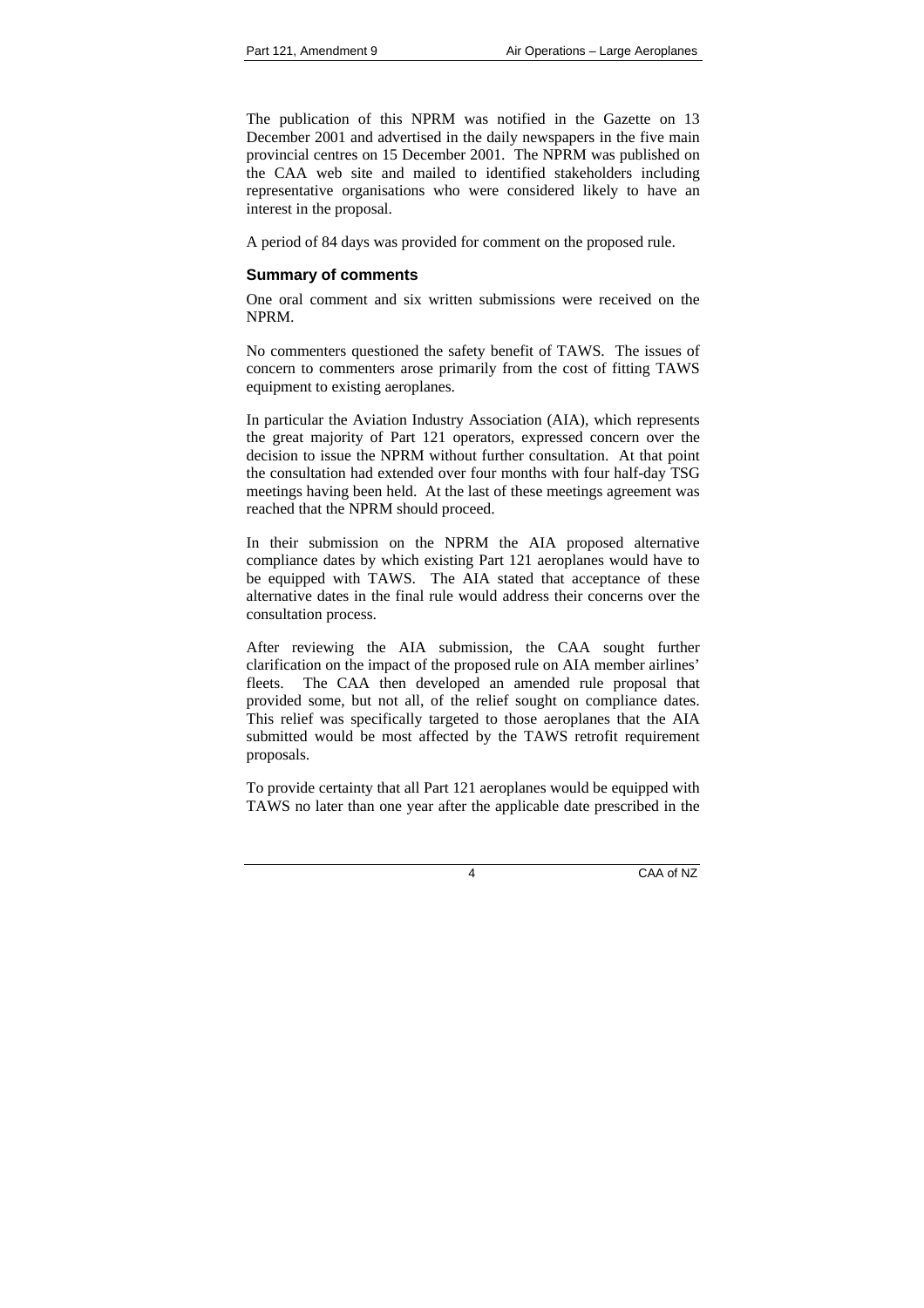amended rule, a new rule 121.13 was added that restricts the Director's power to grant exemptions from the rule requirements for TAWS.

The amended rule proposals also included a requirement for piston powered aeroplanes to be equipped with TAWS Class B, consistent with ICAO Annex 6 Amendment 27 requirements which were received after the NPRM was published.

The amended rule proposal was then circulated to all commenters and a period of 14 days was provided for commenters to respond. The AIA responded that the amended rule proposals were largely accepted. No other comments on the amended rule proposals were received.

The rule as amended was then referred to Parliament's Regulations Review Committee before being signed by the Associate Minister of Transport.

# **Examination of comments**

Comments may be examined by application to the Docket Clerk at the Civil Aviation Authority between 8:30 am and 4:30 pm on weekdays, except statutory holidays.

# <span id="page-4-0"></span>**Insertion of Amendments**

The amendments to the rules in this Part are reflected by:

- (a) the revocation and replacement of existing rules; and
- <span id="page-4-1"></span>(b) the insertion of new rules.

# **Effective date of rule**

Amendment 9 to Part 121 comes into force on 1 August 2003.

# **Availability of rules**

Civil Aviation Rules are available from–

<span id="page-4-3"></span><span id="page-4-2"></span>CAA web site: http://www.caa.govt.nz/ Freephone: 0800 GET RULES (0800 438 785)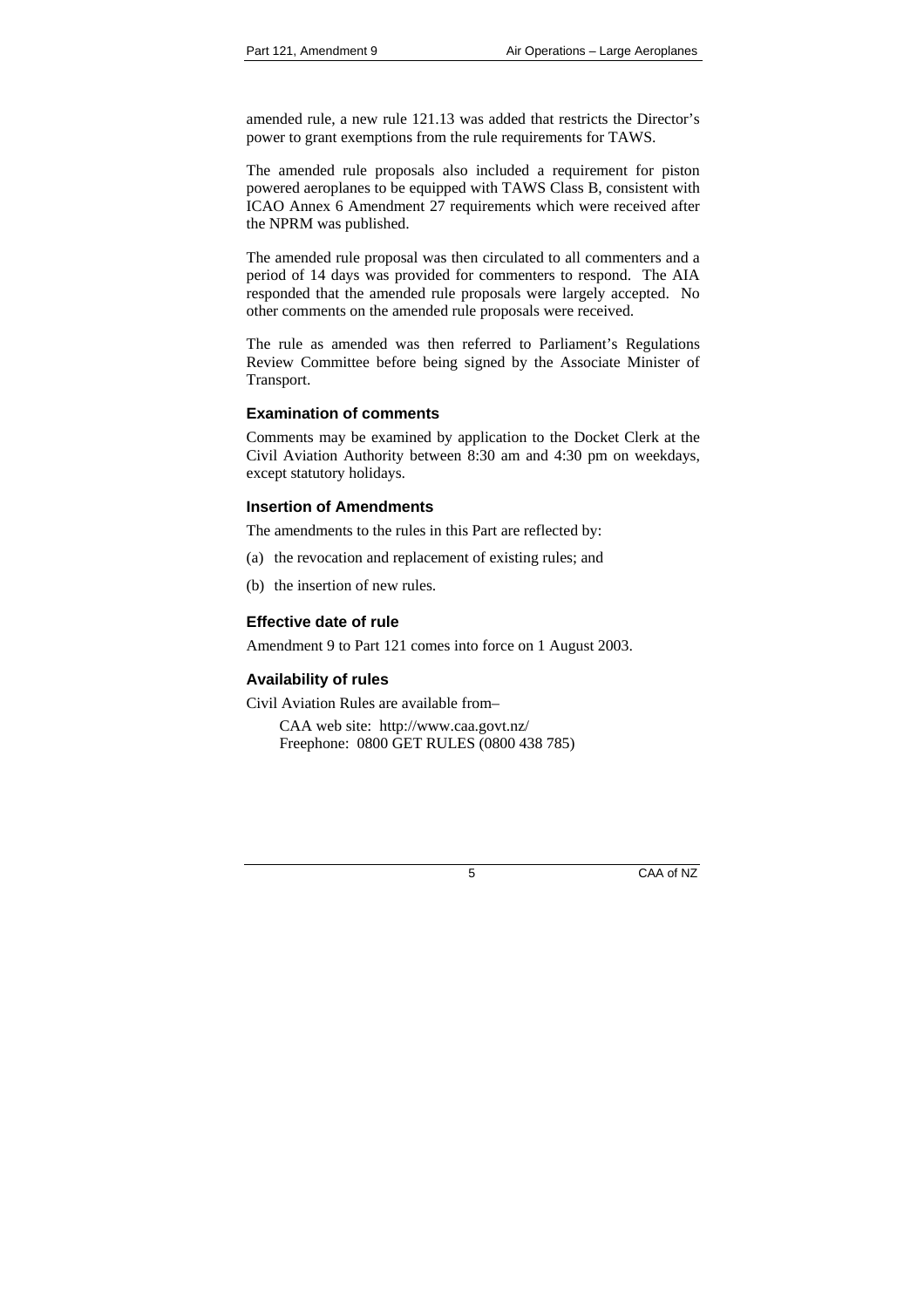# **Subpart A – General**

### *The following new rule is inserted:*

# **121.13 Exemptions**

(a) The Director may not grant an exemption from a requirement under 121.381 if the exemption would extend by more than one year the date by which an aeroplane must be equipped with the applicable TAWS.

<span id="page-5-0"></span>(b) Notwithstanding paragraph (a), the Director may not grant an exemption from —

- (1) the requirement under 121.381(b) for an aeroplane with a passenger seating configuration of 40 or less seats if the details specified under 47.55(b) in respect of that aeroplane already appear in the New Zealand Register of Aircraft on 1 August 2003; or
- (2) the conditions to the requirements under  $121.381(c)$ .

# **Subpart F—Instruments and Equipment**

### **Rule 121.379** *is revoked and the following new rule is inserted:*

# **121.379 Ground proximity warning system**

(a) Except as provided in paragraph (b), a holder of an air operator certificate must ensure that a turbine powered aeroplane being operated under that certificate is equipped with GPWS.

<span id="page-5-1"></span>(b) The holder of an air operator certificate is not required to comply with paragraph (a) if the aeroplane is equipped with a TAWS Class A.

# *The following new rule is inserted:*

# **121.381 Terrain awareness and warning system (TAWS)**

<span id="page-5-2"></span>(a) A holder of an air operator certificate must ensure that a turbine powered aeroplane manufactured on or after 1 April 2002 and being operated under that certificate is equipped with a TAWS Class A.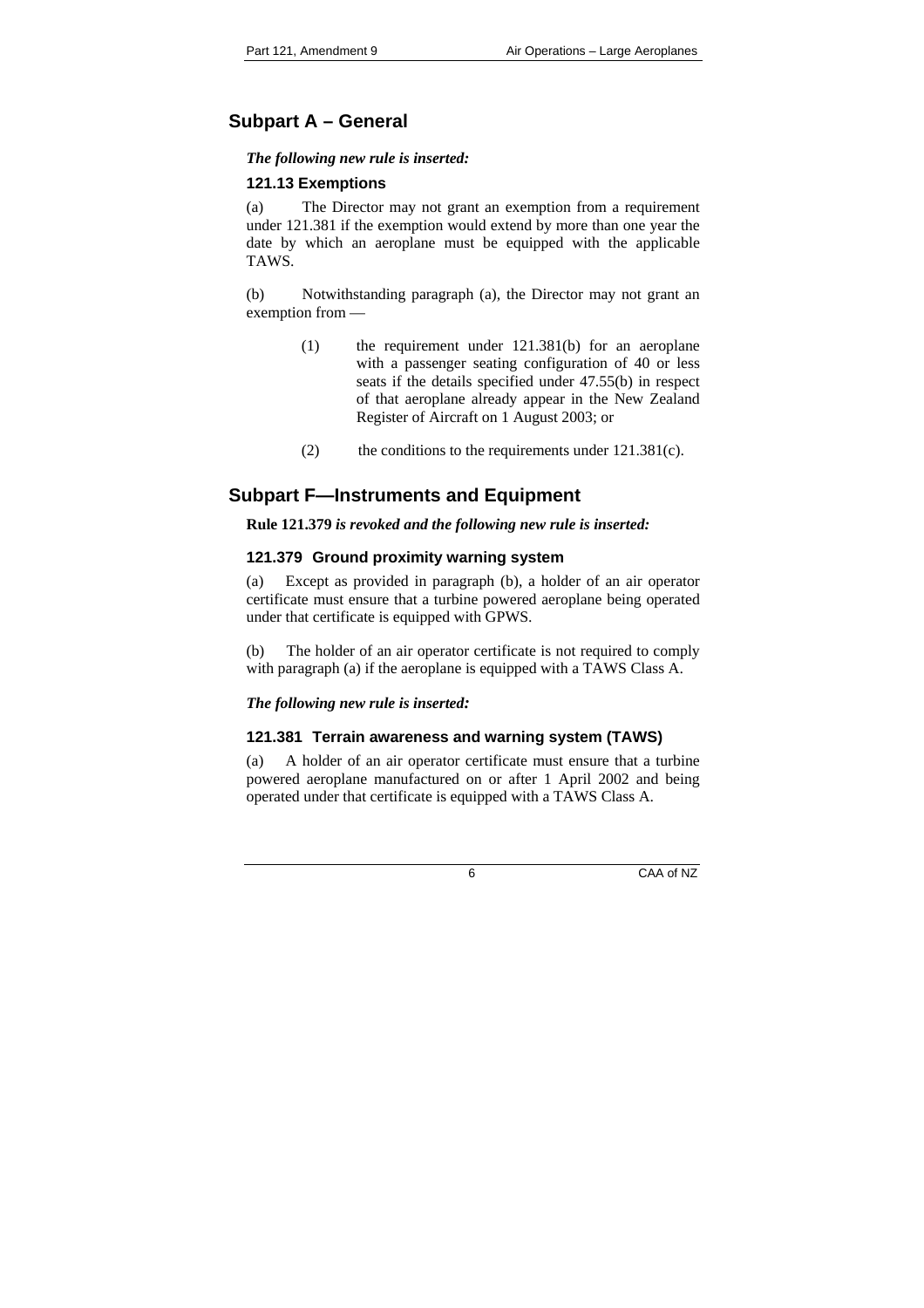(b) Except as provided in paragraph (c), a holder of an air operator certificate must ensure that a turbine powered aeroplane manufactured before 1 April 2002 and being operated under that certificate is equipped with a TAWS Class A by 1 July 2005.

(c) A holder of an air operator certificate is not required to equip a turbine powered aeroplane manufactured before 1 April 2002 with a TAWS Class A until 1 January 2007 if—

- (1) that aeroplane has a passenger seating configuration of 40 or less seats; and
- (2) the details specified under 47.55(b) in respect of that aeroplane already appear in the New Zealand Register of Aircraft on 1 August 2003; and
- (3) that aeroplane is already being operated under that certificate before 1 April 2005; and
- (4) a plan certified by the certificate holder is submitted in writing to the Director by 1 April 2005 confirming that compliance with TAWS Class A requirements will be achieved by 1 January 2007; and
- (5) the operation of that aeroplane after 1 July 2005 is conducted in accordance with a terrain collision risk assessment and risk mitigation programme that is acceptable to the Director.

(d) A holder of an air operator certificate must ensure that a piston powered aeroplane being operated under that certificate is equipped with a TAWS Class B by 1 January 2007.

# **Appendix B – Instruments and Equipment Airworthiness Design Standards**

*The following new provision is inserted into Appendix B:* 

# **B10 Terrain awareness and warning system (TAWS)**

<span id="page-6-0"></span>TAWS Class A must meet the requirements of TSO C151a or TSO C151b for Class A equipment.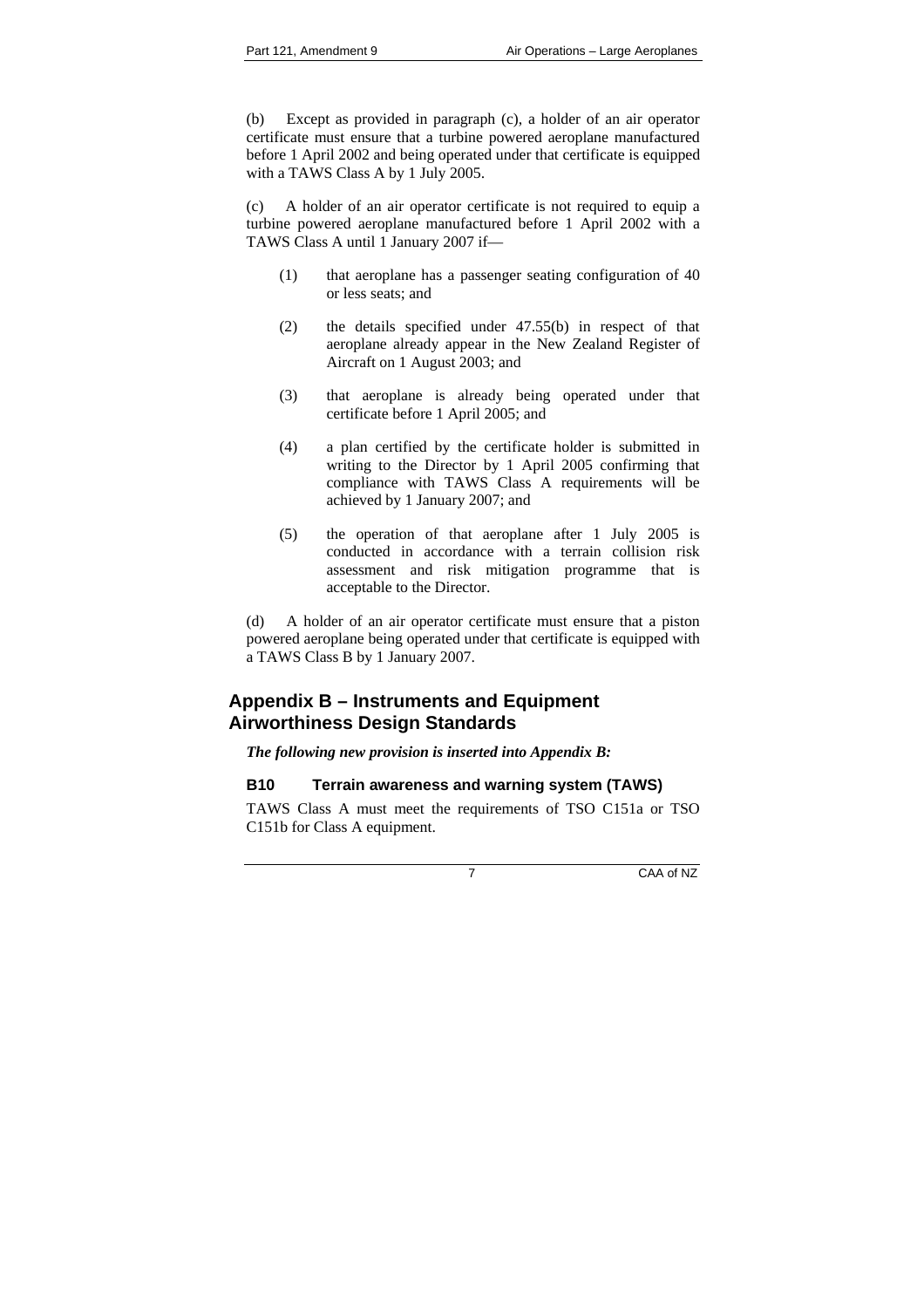TAWS Class B must meet the requirements of TSO C151a or TSO C151b for Class B equipment.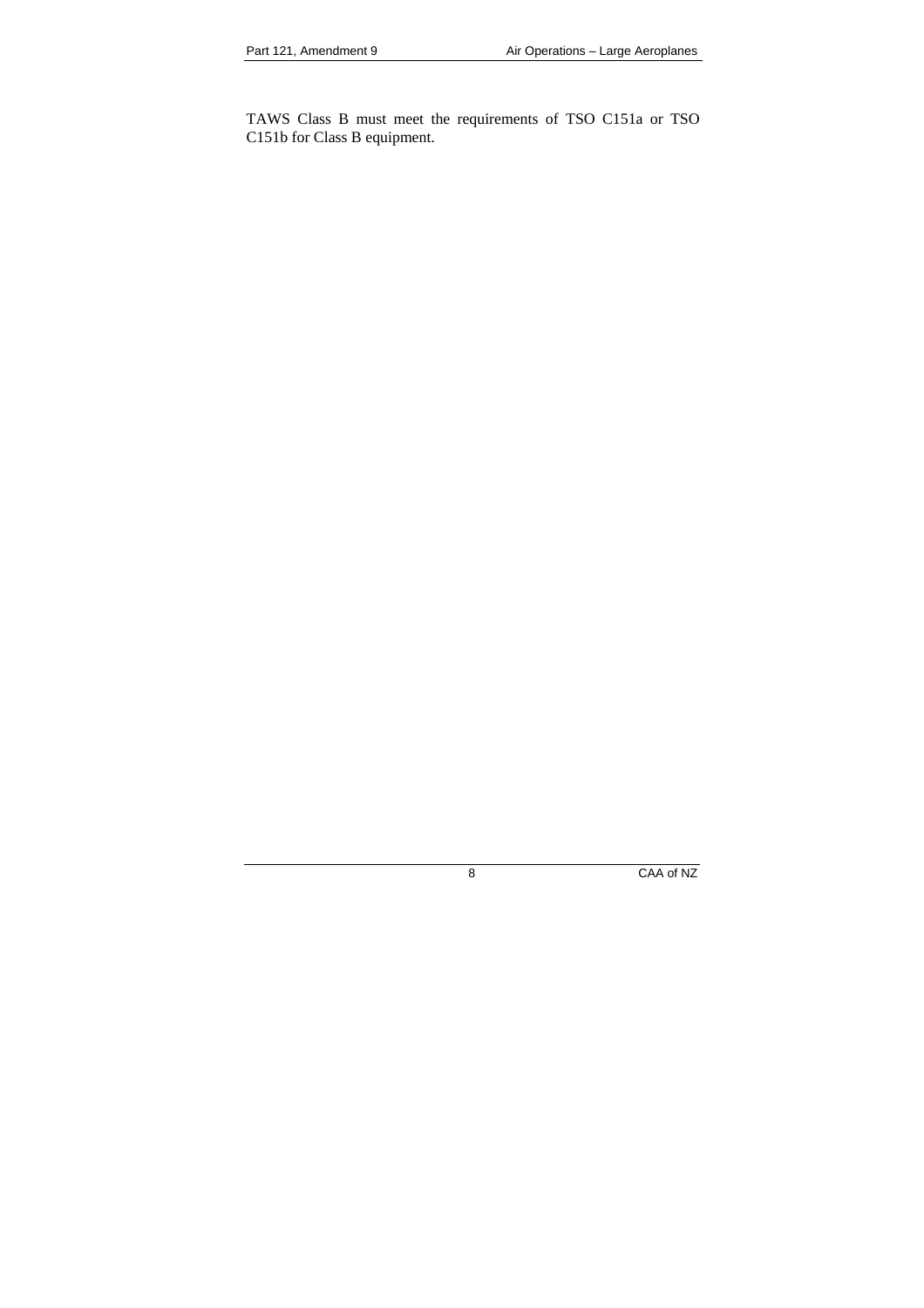# **Consultation Details**

(This statement does not form part of the rules contained in Part 121. It provides details of the consultation undertaken in making the rules.)

# **Notice of Proposed Rule Making**

A Notice of Proposed Rule Making 02-03 was published under Docket Number 2/CAR/4 on 14 December 2001. This notice proposed amendments to Part 121 *Air Operations – Large Aeroplanes*, and a consequential amendment to Part 1 *Definitions and Abbreviations.*

# <span id="page-8-0"></span>**Summary of Comments on NPRM Docket Number 2/CAR/4**

# **General comments on the NPRM**

A total of six written submissions were received, all from New Zealand aviation industry or aviation recreation organisations. One oral submission was also received. There were no submissions from the general public.

No commenters questioned the safety benefit of TAWS. The issues of concern to commenters arise primarily from the cost of fitting TAWS equipment to existing aeroplanes.

One commenter supported the NPRM completely.

Two commenters requested the NPRM be withdrawn for further industry consultation and another requested that the NPRM be set aside until a detailed cost benefit analysis (CBA) had been conducted.

Some commenters expressed strong disagreement with the proposed rule to require aeroplanes already on the register to be fitted with the new equipment. One considered the justification case to be deficient. Two commenters considered that more industry consultation should have occurred prior to release of the NPRM. Three considered a full costbenefit analysis should have been provided. One commenter considered provision should be made for alternative anti-collision technologies in the rules and one felt that more cost-effective equipment was available and should be permitted under the rule.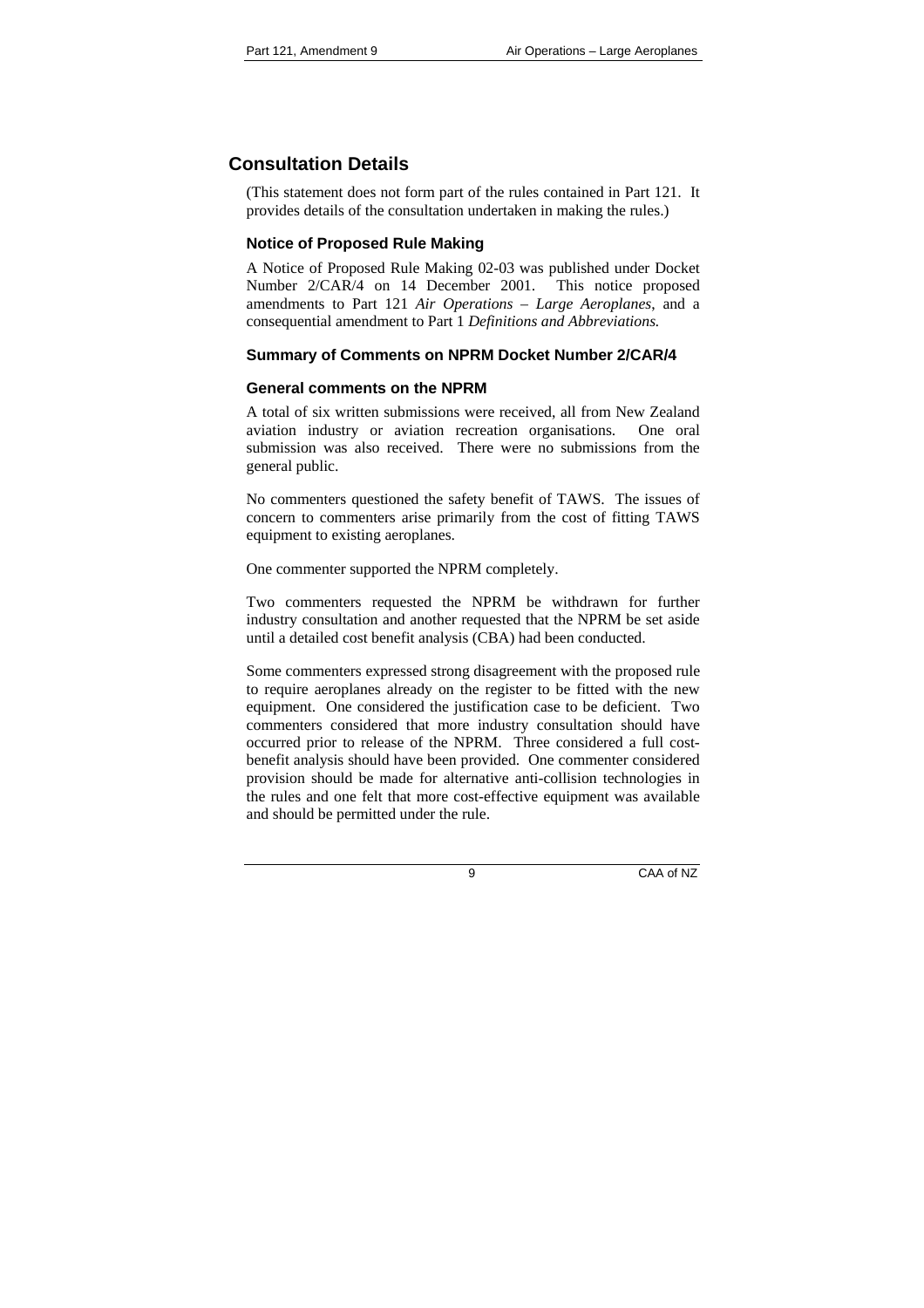l

No comments were received on the proposed Part 1 change introducing an abbreviation for TAWS.

# **Specific comments on the NPRM**

Specific comment on the NPRM covered seven main areas – industry consultation prior to rule making, the safety case for TAWS, a costbenefit analysis, the application to aeroplanes added to the NZ register of aircraft in the future, the application to aeroplanes already on the register, alternative systems and ICAO compliance.

### *Industry consultation prior to rule making*

**The Aviation Industry Association (AIA1)** expressed strong concerns regarding the industry consultation process and the decision to issue the NPRM, stating that the majority of the members of the Air Transport Division unanimously expressed their disapproval over the lack of a robust, analytical and comprehensive consultation process in respect of the issuance of the NPRM. The AIA also considered that there had been a breach of the agreed CIRAG process in that there was dissent about the NPRM content at the CIRAG meeting of 13 Dec 2001. In view of this dissent AIA considered that the NPRM should have been referred either back to the TSG for further debate or alternatively to the Director of CAA for a decision before being issued.

The AIA submitted that the issue of safety at reasonable cost had not been explored by CAA with the specific group of operators affected and that doing so would be extremely worthwhile.

**Air National** also requested further consultation and asked that the NPRM be withdrawn until consultation and general agreement within the industry could move the proposals forward.

**CAA comment:** The CAA does not agree that the CIRAG process was breached because the informal consultation process on proposed rules under CIRAG does not require unanimous CIRAG

 $<sup>1</sup>$  The AIA submission was made on behalf of Air New Zealand, Mount</sup> Cook Airline, Air Nelson, Eagle Airways, Freedom Air International, Air National, Airwork (NZ) and Air Freight NZ.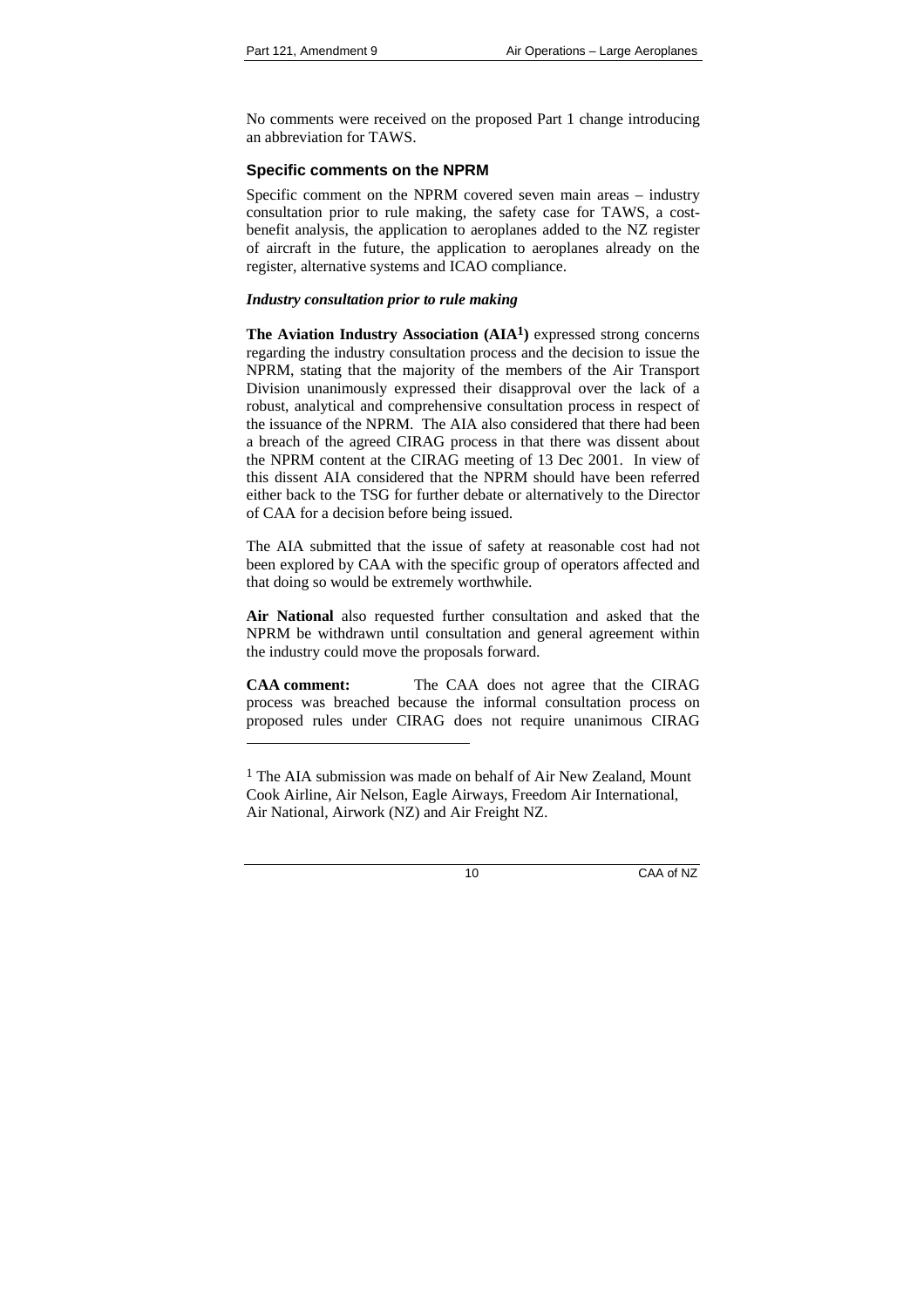Executive support before the proposal is published as an NPRM. The CAA is satisfied that an appropriate informal consultation process was followed prior to the issue of the NPRM.

Consultation with industry occurred over a four month period from August 2001 via the TSG process that included four meetings and numerous exchanges of information between meetings.

Eight of the nine Part 121 operators in New Zealand were represented on the TSG and all had ample opportunity through the TSG forum to comment on, influence, and provide alternative proposals for rule development. These eight operators account for all but one of the Part 121 aeroplanes on the register.

The CAA presented its rule proposals at the TSG and these were widely debated.

All TSG members in attendance at the final meeting of the TSG's Part 121 TAWS deliberations on 8 November 2001 agreed that the NPRM should proceed, although one later retracted.

Little hard data was put to the TSG by any AIA member in relation to aircraft phase-out plans, alternative rule proposals or compliance dates. In general AIA members on the TSG were very non-committal in relation to their fleet plans.

For these reasons, the CAA does not accept that the industry participation in the development of the NPRM or the consultation process was deficient.

### *The Safety Case for TAWS*

The submissions were generally supportive of the safety benefit of TAWS. However one commenter considered that the justification case supporting retrofit of TAWS equipment to aeroplanes currently on the New Zealand register of aircraft ("existing aeroplanes" and "the register") was the cause of much dissent in industry.

**Air National** submitted that there is much dissent in the industry over the justification case as put by certain intransigent individuals within the CAA. Air National did not provide any specific information on the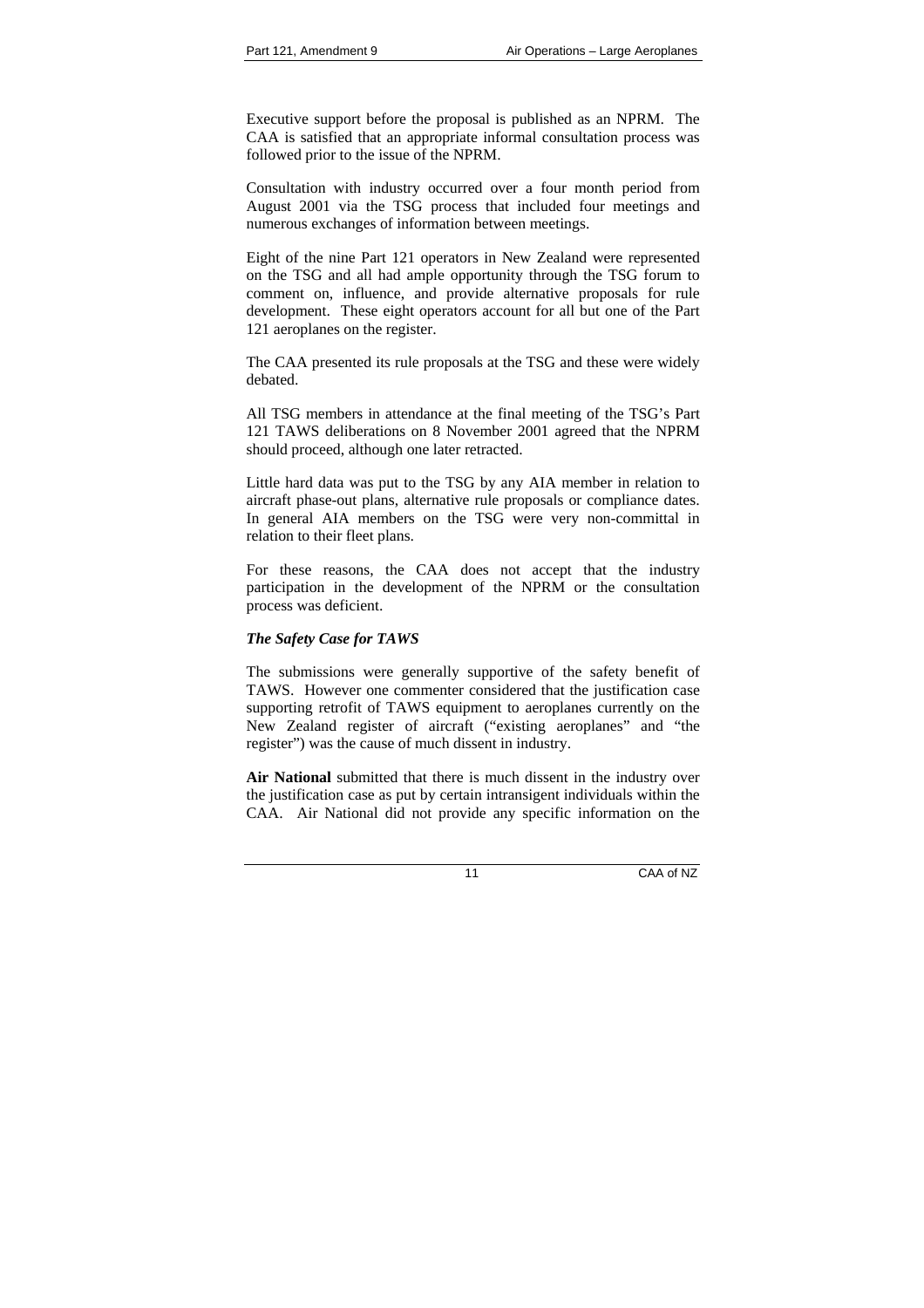deficiencies in the justification case or who in the industry was dissenting.

**CAA Comment:** Controlled flight into terrain (CFIT) remains the largest single cause of commercial air transport accidents. There have been further CFIT accidents overseas involving large transport aeroplanes resulting in a number of deaths since the NPRM was published. TAWS is designed to address the known deficiencies of existing ground proximity warning systems (GPWS) and provide longer warning times to pilots of hazardous terrain.

The CAA concurs with the view of ICAO and leading regulatory authorities worldwide that requiring large transport aircraft to be equipped with TAWS has the potential to virtually eliminate CFIT accidents. For this reason CAA has determined that rules requiring Part 121 aeroplanes to be equipped with TAWS are justified and appropriate.

### *Cost-benefit analysis and benefits to the nation*

Three commenters considered the cost benefit analysis to be inadequate.

**The AIA** submitted that the NPRM lacked a meaningful cost benefit analysis (CBA) and was therefore deficient.

**Aaleda Systems** submitted that the NPRM failed to show that the cost to the nation is exceeded by the benefit to the nation, resulting in the NPRM being procedurally defective. Aaleda Systems believed that the NPRM should be put to one side until a detailed CBA is conducted using a recognised methodology.

**Air Freight NZ** submitted that no cost-benefit analysis had been done showing justification for the rule. The commenter also felt that the cost of TAWS on non-GPWS equipped freighter aeroplanes should not have been discounted by the saving of not having to fit GPWS on the basis that exemptions from rule 121.379 were granted to provide operators of freight aeroplanes time to take advantage of TAWS technology rather than be compelled to fit GPWS. The commenter also considered that it was erroneous for CAA to assume 50% of the freighters would not be retrofitted with TAWS should the rule be adopted.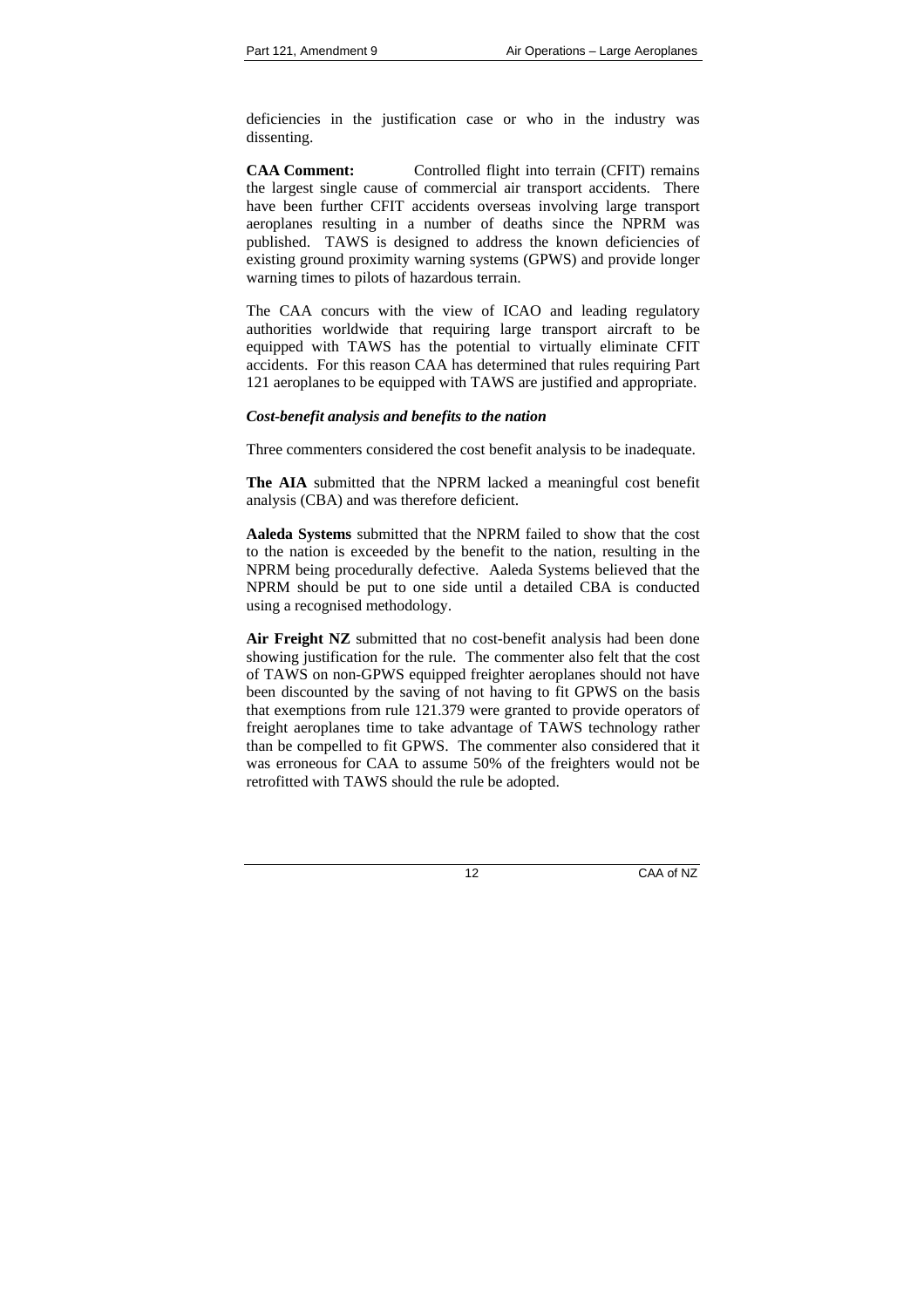l

**CAA Comment:** As stated in the NPRM, the CAA concluded that it is very difficult to assess in a statistically meaningful way the benefit of reducing the risk of events that are rare yet may have catastrophic consequences. The CAA considers that the consequences of a CFIT accident involving an aircraft seating 30 people will be severe and for a CFIT accident involving an aircraft seating upwards of 100 people simply unacceptable when there is well proven and internationally accepted and mandated technology available that will virtually eliminate that risk.

The CAA estimate the benefit to the nation of the avoidance of one CFIT accident to be \$34.2m against the estimated cost of TAWS equipment over 15 years of \$7.47m to \$8.85m.

The CAA considers it entirely appropriate that the cost of TAWS in non-GPWS aeroplanes be discounted to account for the savings that these operators have accrued through not having to fit GPWS. Rule 121.379 required Part 121 turbine aeroplanes to be equipped with GPWS from 1 January 2000. The exemptions were granted to provide operators of freighter aeroplanes time to develop TAWS based proposals that CAA could consider as an alternative means of compliance with 121.379 or that may meet a yet to be developed TAWS rule. These exemptions expired on 31 December 20012.

There was no certainty at the time the exemptions were granted, or at the date the NPRM was published, that alternative TAWS-based solutions would be approved. At the time of the NPRM publication, some two years after the GPWS compliance date, operators had made little progress in developing their alternative means of compliance with 121.379 and therefore had no certainty that any alternatives developed would be approved.

CAA considers that the operators of freighter aeroplanes with exemptions from 121.379 should have continued to provide for the cost of GPWS as required by the rule until there was an approved alternative.

 $2^2$  The exemptions were reissued in late December 2001 to provide a further year for alternative TAWS based systems to be developed and approved as an alternative means of compliance with 121.379.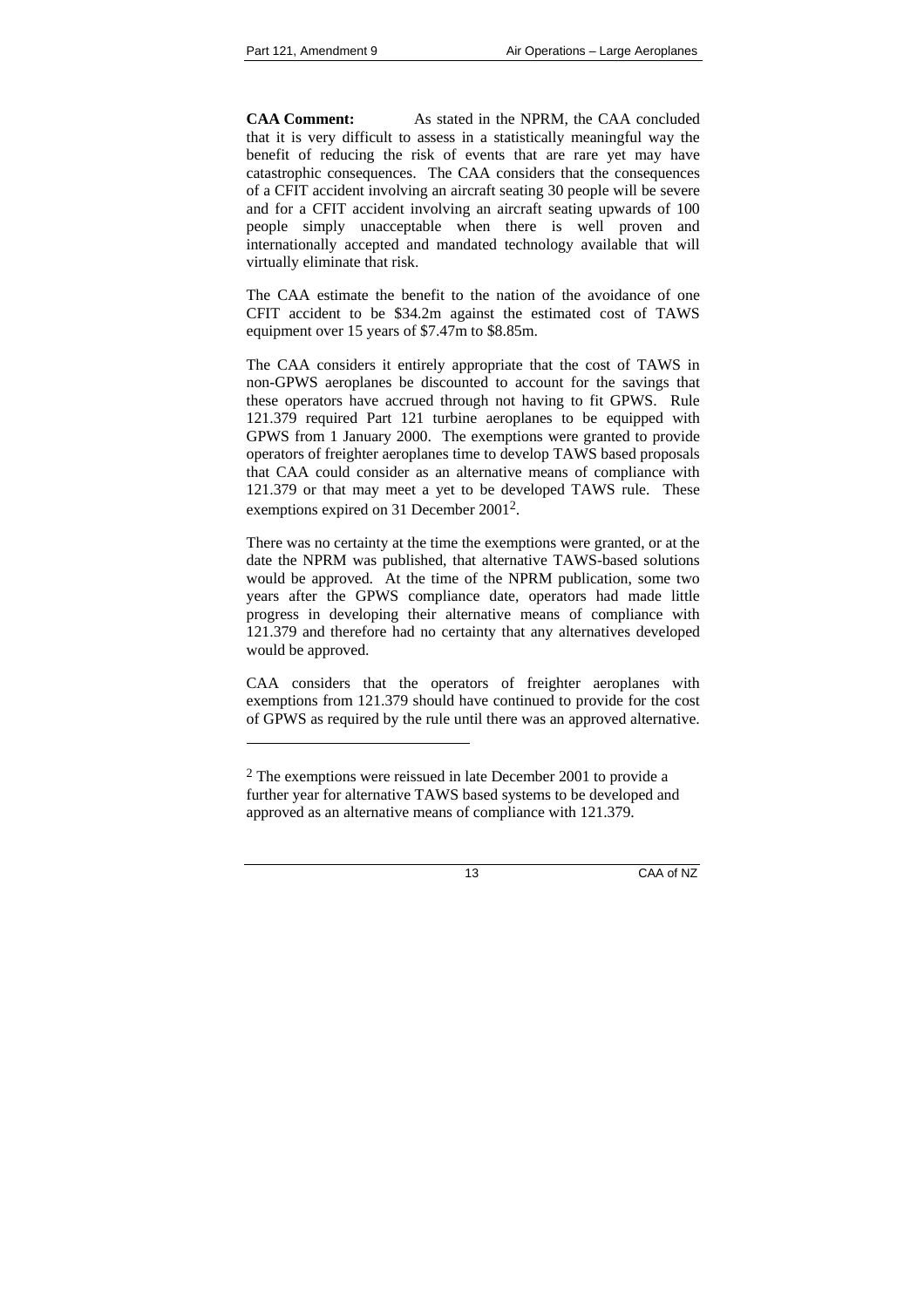The NPRM proposal for TAWS Class A to be fitted to Part 121 turbine powered aeroplanes, including freighters, provided a means by which GPWS fitment could be avoided and TAWS fitment funded on an incremental cost basis.

The CAA accepts that the assumption in the NPRM that 50% of existing freighters would not be retrofitted due to their age may be unfounded. The CAA understands that some of these freighters have no finite airframe life and could continue to operate indefinitely.

However the CAA considers that the possibility of all of these aeroplanes remaining on the register for a considerable time makes it even more beneficial to equip them with TAWS.

For these reasons the CAA considers that the high level cost and benefit estimates contained in the NPRM provide a realistic and sufficient indication of the costs and benefits to the nation of the TAWS rule.

### *Application to future aeroplanes*

**The AIA** submitted that requiring future aeroplanes to be equipped with TAWS Class A was an acceptable approach.

**CAA Comment:** This has been retained in the final rule.

# *Application to existing aeroplanes*

-

A number of submissions were received in relation to the proposed requirement that existing Part 121 aeroplanes be equipped with TAWS Class A from 1 July 2005. These submissions variously requested: (1) the exclusion of some aeroplanes; and (2) relief on compliance dates.

# **Exclusion of some aeroplanes from the rule**

**The AIA** submitted that the industry accepted that the proposed requirements for the existing heavy jet fleet (apart from one aeroplane<sup>3</sup>) and all existing turboprop aeroplanes over 50 seats to be equipped

<sup>&</sup>lt;sup>3</sup> The one aeroplane referred to is a jet aeroplane engaged primarily in freight but convertible to enable passengers to be carried.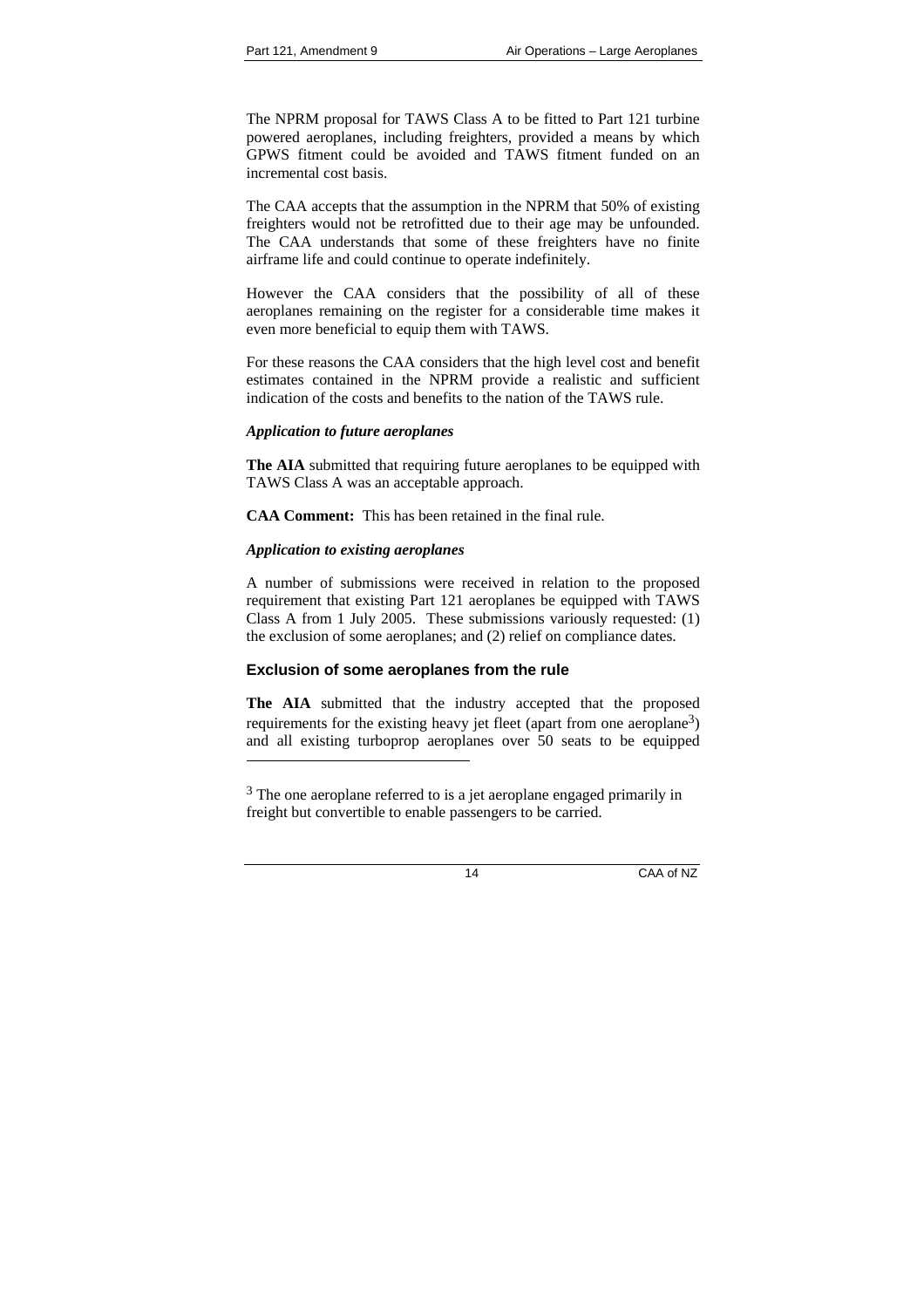l

(retrofitted) with TAWS Class A are appropriate relative to the rest of the world.

However the AIA expressed concern over the impact of the proposed TAWS Class A retrofit requirement on "ageing" aeroplanes and submitted that its "preferred position" was that all existing Part 121 aeroplanes over 11 years of age should be excluded from the TAWS rule.

The AIA submitted that the "ageing" aircraft issue applies to the one jet aircraft engaged primarily in freight, the Saab 340 fleet and a very limited number of other aircraft engaged in passenger but primarily freight operations. The AIA suggest that the operators of these aeroplanes may voluntarily equip some of them with TAWS Class A.

**CAA Comment:** The CAA does not agree that aeroplanes over 11 years of age should be totally excluded from the TAWS rule. The CAA considers 11 years is relatively young, the economic life of Part 121 passenger aeroplanes in New Zealand being generally 15-20 years and considerably more for freighter aeroplanes.

In particular the CAA does not agree that the one existing jet over 11 years of age not already fitted or planned by its operator $4$  to be fitted with TAWS Class A should be excluded permanently from the rule on the basis of its age. The CAA considers the speed, flight characteristics<sup>5</sup> and passenger capacity of jet aeroplanes make TAWS Class A particularly important safety equipment. The AIA offers no reason other that the aeroplane's age and its current primary use as a freighter for its exclusion.

5 The speed of jet aircraft and their flight characteristics reduce the ability for pilots to change the aeroplane's flight path to avoid terrain.

<sup>&</sup>lt;sup>4</sup> There are a number of jets both under and over 11 years of age on the register not currently fitted with TAWS. However all the operators of these jets, except the one jet operated by Airwork Ltd, have firm voluntary plans in place to fit TAWS prior to the date required by the final rule.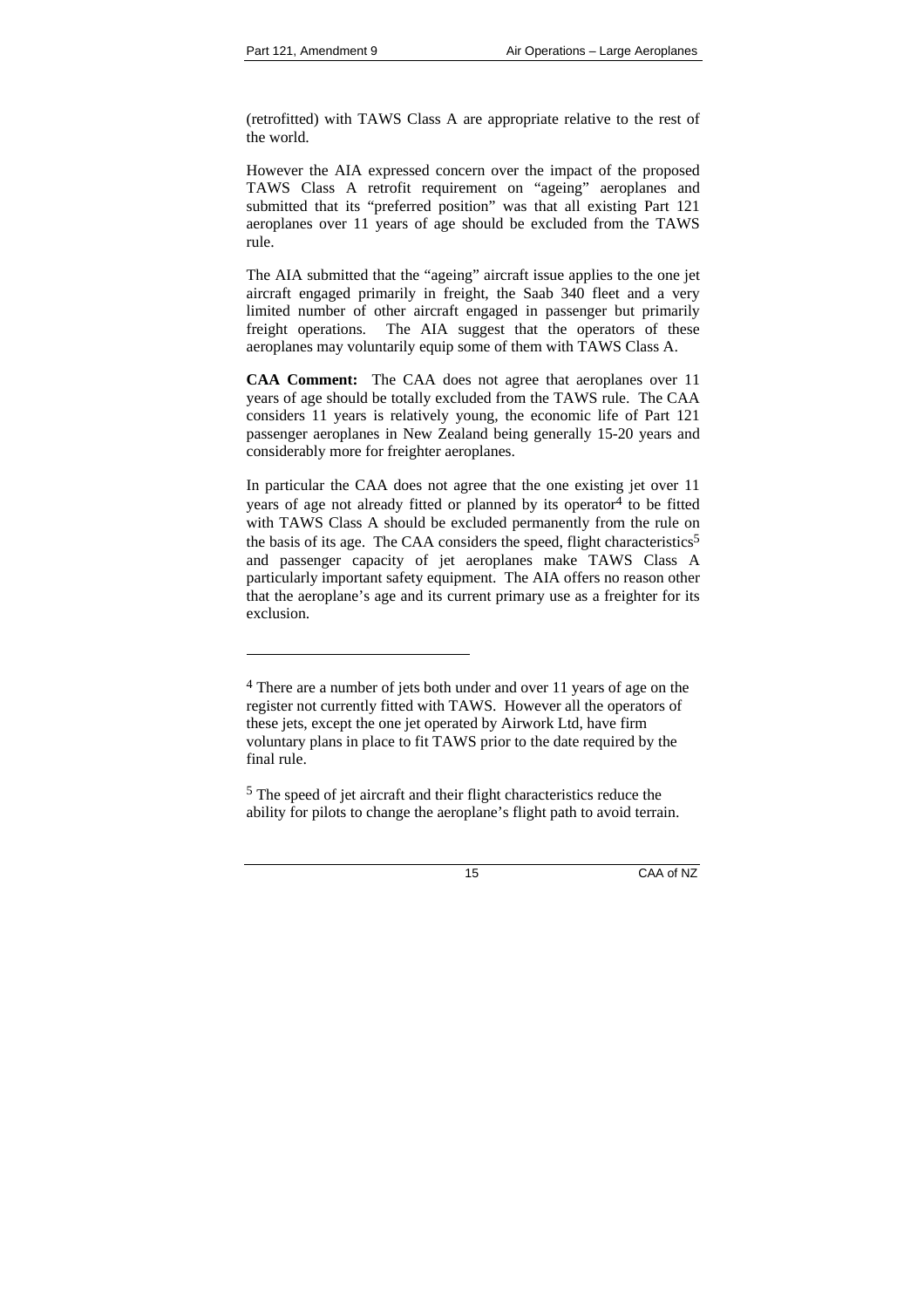The CAA notes that this aeroplane: (1) is convertible such that it can carry either up to 110 passengers or palletised freight; (2) is available for passenger charters; and (3) was used in 2001 for a period of several months for scheduled passenger services.

The remaining existing aeroplanes the AIA submit should be excluded from the Part 121 TAWS rule are those with 50 or fewer seats. There are approximately 26 of these aeroplanes of which 19 are turboprop passenger aeroplanes and seven are turboprop freighters. The 19 passenger aeroplanes make up about 50% of the total domestic Part 121 passenger fleet and about 70% of the Part 121 turboprop passenger fleet.

The AIA did not indicate what level of voluntary fitting of TAWS Class A equipment might occur and therefore what expectation CAA may have on the level and timing of reductions to the percentage of the fleet that is not equipped with TAWS. The CAA notes that voluntary fitment of domestic aeroplanes in the past has generally been confined to new or near new aeroplanes.

The AIA did not provide any reason why 11 years of age is a suitable cut-off or provide any indication of the likely remaining life of these aeroplanes on the NZ register. No information was provided by the AIA as to why 50 seats was proposed as the cut-off below which TAWS Class A compliance by 1 July 2005 was considered to be inappropriate.

The CAA notes that the Air Nelson SF340 fleet comprises about 80% of the fleet of 19 passenger aeroplanes with 50 or fewer seats for which the AIA seeks exclusion from the TAWS rule. The AIA gives no indication of how long it would expect these aeroplanes to remain on the New Zealand register.

The average age of the SF340 fleet is about 14.5 years and it is quite possible that some of these aeroplanes could remain on the NZ register for many years, especially if converted to freight operations. Currently there are seven Part 121 freight aeroplanes over 34 years of age operating in New Zealand.

The CAA considers the 50 seat cut-off proposed by the AIA can be reduced to 40 seats as, to the CAA's knowledge, there are no turboprop aeroplanes between 41 and 50 seats currently on the register.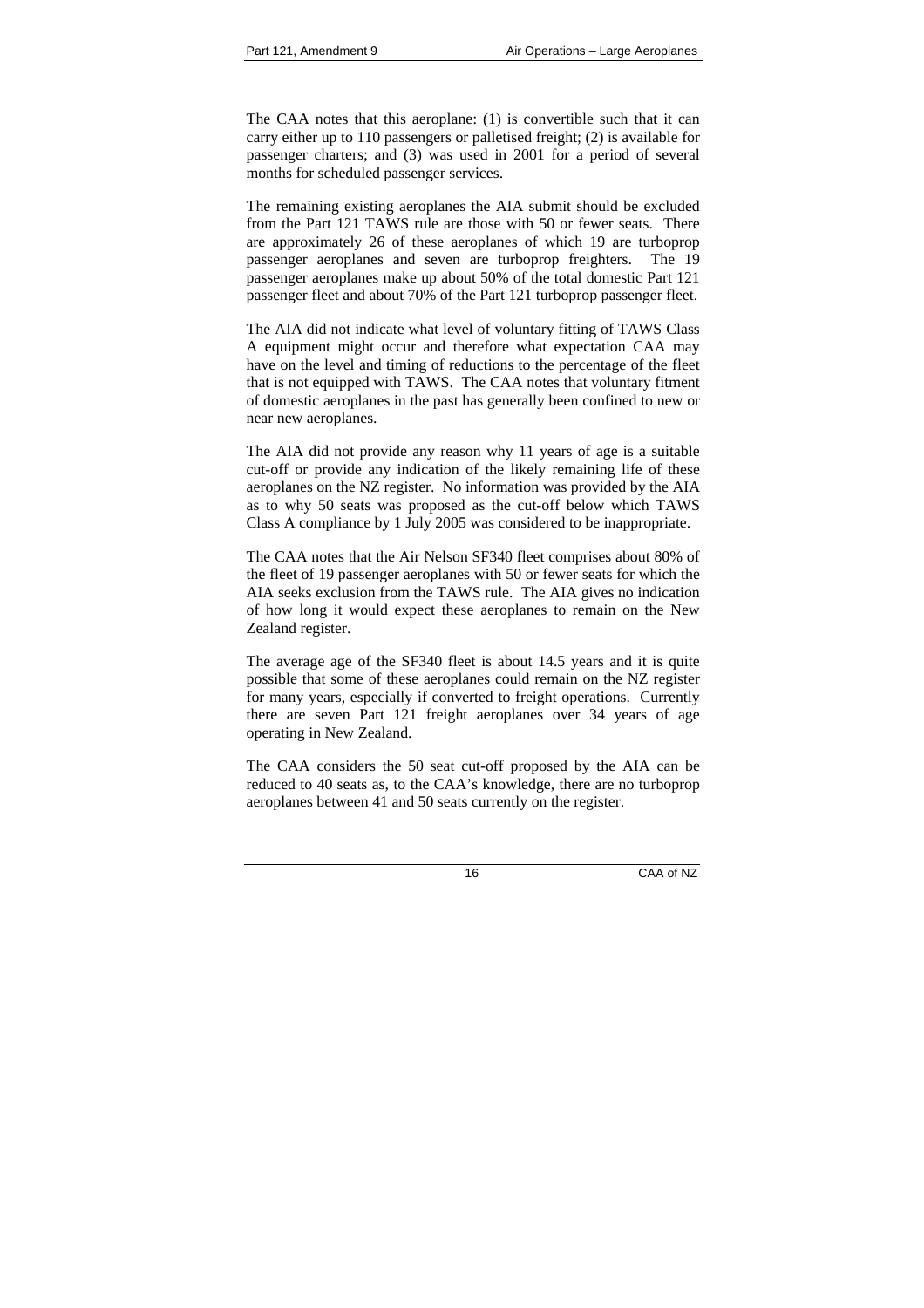For this reason the final rule limits the size of passenger aeroplane granted relief beyond 1 January 2005 to those with 40 or fewer seats. There are approximately 26 of these aeroplanes in total, 19 passenger and 7 freighter.

**Aaleda Systems** submitted that Part 121 embraces aircraft and operations that do not form a homogeneous population (for example large fast jet transport aeroplanes operating scheduled services in high traffic density areas through to smaller slower turboprop transport aeroplanes operating occasional charter flights in low traffic density areas) and therefore rules should be different for various categories of aeroplanes within Part 121.

Aaleda Systems did not disagree with exclusions proposed in the NPRM for piston and freighter aeroplanes but submitted that there should be a rational basis for such exclusions.

**CAA comment**: The CAA agrees there should be a rational methodology and considers that, in relation to Part 121 TAWS rule requirements, ICAO Standards and Recommended Practices (SARPS) provide this.

In formulating these rules the CAA was guided by ICAO SARPS and the practices of other leading regulatory authorities. These authorities have a long established principle of specifying aircraft equipment and operational requirements based on classification of aircraft by size, motive power, and degree of public risk (i.e. whether the aircraft is used for private or air-transport operations). These classifications are fundamental to Parts 91, 121, 125 and 135.

Within these classifications, aircraft and operations are generally subject to the same requirements and are generally entitled to operate unfettered as long as the requirements are complied with. For example, once approved under Parts 119 and 121, CAA does not place restrictions on operators as to aircraft utilisation, airports used, type of operation (i.e. scheduled or charter), the type of airspace which may be operated in or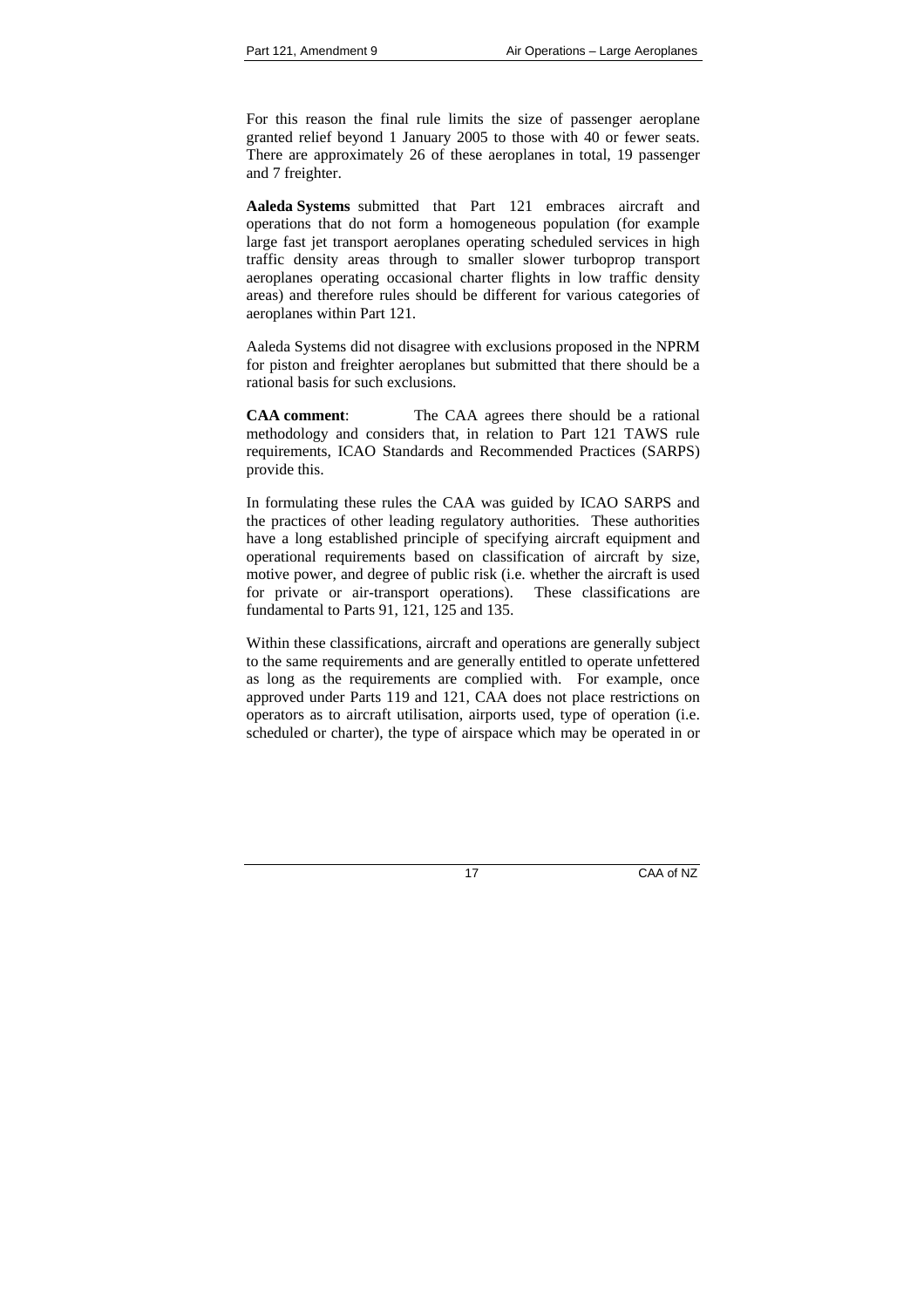l

the value of contents that may be carried so long as operations are within the applicable rules and the operator's exposition.6.

ICAO Annex 6 Part 1 Standards require all turbine-powered aeroplanes equivalent to Part 121 aeroplanes to be equipped with TAWS Class A from 1 January 2003. The final rule adopts this but with compliance dates two to four years later.

Amendment 27 to ICAO Annex 6 Part 1, which New Zealand supports<sup>7</sup>, extends this standard, from 1 January 2007, to all turbine powered aeroplanes over 5700 kg maximum certificated takeoff mass or authorised to carry more than nine passengers. Amendment 27 also introduces a new standard requiring piston powered aeroplanes over 5700 kg maximum certificated takeoff mass or authorised to carry more than nine passengers to be equipped with TAWS Class B from 1 January 2007.

The CAA did not include Part 121 piston powered aeroplanes in the NPRM as there are none on the New Zealand register and CAA considered it unlikely that any would be added to the register in the future. The CAA also understood that the collision avoidance algorithms in TAWS Class A might not be valid for lower performance piston aeroplanes.

The CAA has, since receiving Amendment 27 to Annex 6, reviewed the proposed exclusion of piston powered aeroplanes from the New Zealand TAWS rules and, in order to retain maximum alignment with ICAO SARPS has decided to include in the Part 121 final rule a requirement that piston powered aeroplanes be equipped with TAWS Class B from 1 January 2007. TSG members, including those who represent the Part 121 industry, have been consulted on this proposal and have not expressed any disagreement.

<sup>6</sup> The operator's exposition is the set of policy and procedures manuals that are the basis for the issue of an Air Operator Certificate.

<sup>7</sup> New Zealand advised ICAO in July 2002 that it disapproved of some of the ICAO comments in relation to Amendment 27, but agreed with the proposed amendment itself.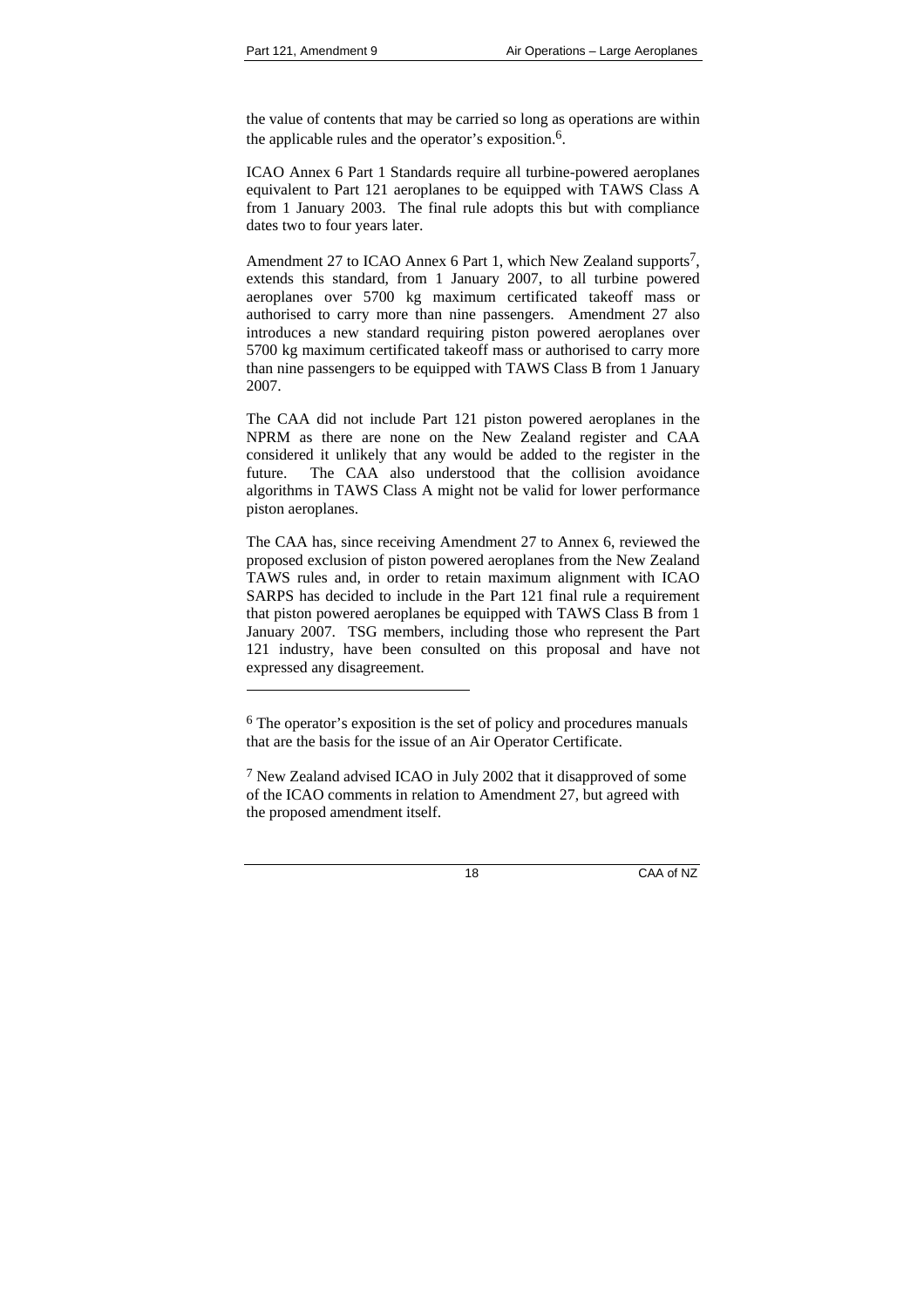In summary the CAA considers that it has used a rational methodology for determining TAWS rule applicability for Part 121 aeroplanes by adopting the ICAO SARPS for all Part 121 aeroplanes.

**Air Freight NZ** submitted that CAA's approach to the TAWS rule development ignored costs to individual operators in favour of a blanket assessment. The commenter felt that this approach is seriously flawed as it does not allow for the financial impact of high cost equipment on the operation of older lower cost aircraft.

**CAA comment:** Air Freight NZ currently operates four CV580 turboprop freighter aeroplanes. These aeroplanes are currently operating under an exemption from rule 121.379 GPWS requirements.

The CAA does not believe that it is required to, or should, consider individual operators when assessing the impact of the Part 121 TAWS rule as the rule applies to the aircraft irrespective of its operator.

The CAA has considered the application of the TAWS rule to freighter aeroplanes as a group. The NPRM stated that the approach and landing accident rate (which includes the great majority of CFIT accidents) is approximately eight times higher worldwide for freighter, ferry and positioning flights. The nature of freight operations in New Zealand being: (1) generally at night; (2) often outside radar controlled airspace; and (3) frequently using non-precision approaches, suggests a much higher level of risk than in passenger operations.

The incremental cost of fitting TAWS Class A to a turboprop freighter is estimated to be approximately \$100 000 one-off capital cost and \$4 500 ongoing costs per year.

A CFIT accident that resulted in the death of two pilots would have a cost in terms of loss of life of approximately \$5m plus the economic cost of loss of the aeroplane and its cargo, the cost of accident investigation, other government agency costs and possible collateral damage to property and persons on the ground.

For these reasons the CAA has concluded that turbine powered freighter aeroplanes should also be required to be equipped with TAWS Class A.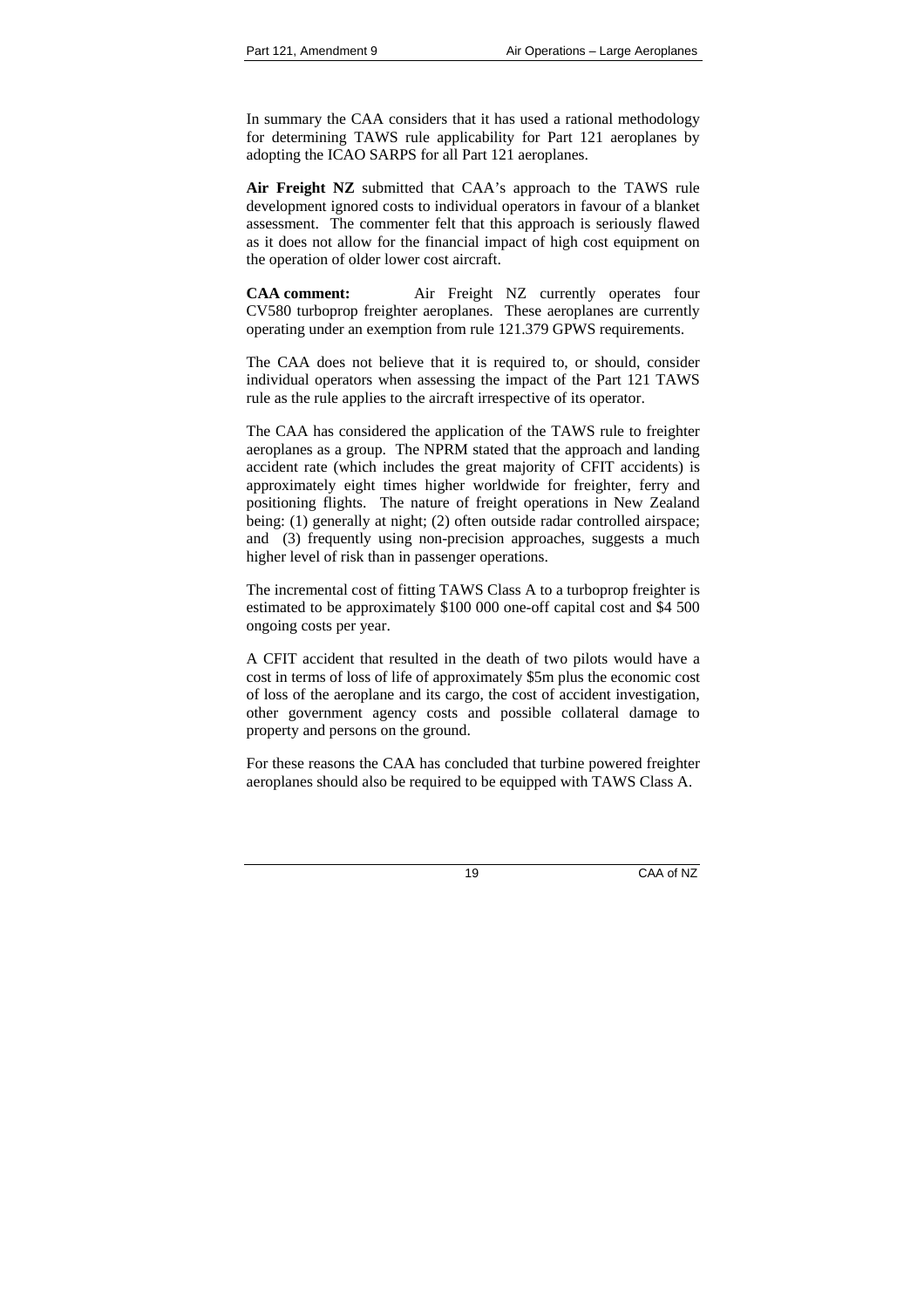# **Relief from compliance dates**

**The AIA** submitted that, as an alternative to its preferred option of excluding all aeroplanes over 11 years old from the TAWS Class A requirement, a finite compliance date of 1 January 2010 might be viable. The AIA considered that the 1 July 2005 compliance date proposed in the NPRM for turboprop aeroplanes would place significant financial stress on the operators of turboprops with 50 or fewer seats and that this stress could be avoided altogether if the compliance date was shifted to January 2010.

**CAA Comment:** The CAA notes that a compliance date of 1 January 2010 is seven years later than the ICAO compliance date of 1 January 2003. The CAA accepts that the current climate for aviation is one of financial stress but does not accept that a delay of seven years in achieving ICAO compliance is appropriate in relation to adopting improved terrain collision avoidance systems.

However the CAA is prepared to provide some relief on the proposed turboprop compliance date of 1 January 2005 but only on the basis that: (1) the size of aeroplanes provided with relief is tightly controlled; and (2) operators are required to take positive action to both minimise their exposure to CFIT risk and to achieve compliance during the relief period.

As indicated earlier the CAA considers that the relief need only apply to aeroplanes with 40 or fewer passenger seats.

The Air Nelson fleet of 15 SF340 aeroplanes accounts for 58% of the existing fleet of approximately 26 Part 121 aeroplanes with 40 or fewer seats. The Air Freight NZ and Airwork combined fleet of seven turboprop freighter aeroplanes account for a further 27%.

The SF340 aeroplanes will average approximately 17 years in age by 2005. The CAA understands a number of these aeroplanes are leased and that the operator may choose to achieve compliance by terminating the leases and acquire newer replacement aeroplanes that are TAWS Class A equipped.

In this situation it is quite likely that, should the final rule retain the NPRM compliance date of 1 July 2005, an application for an exemption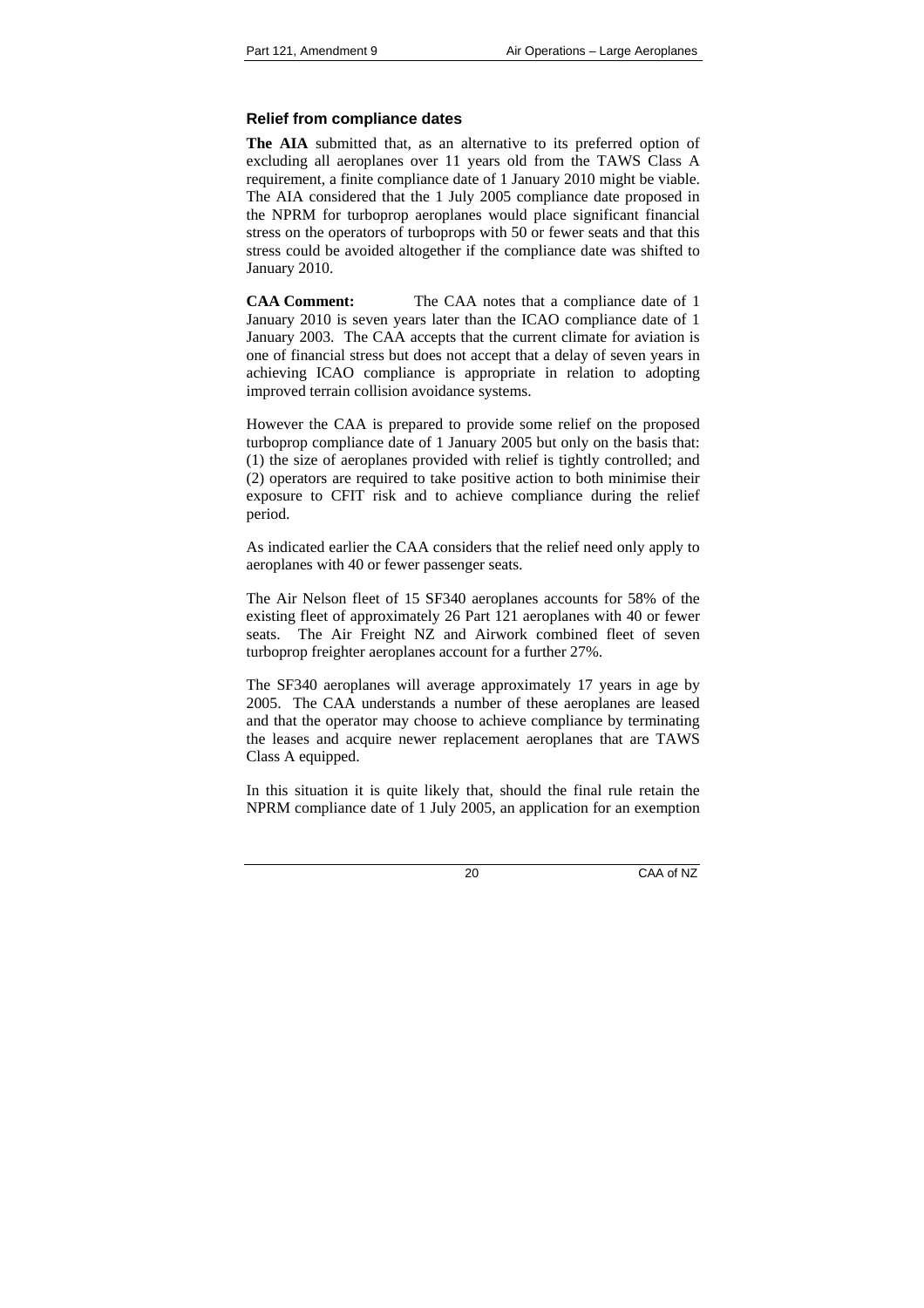from this date would be made to CAA by the operator to cover a fleet rollover timetable.<sup>8</sup>

Retrofitting the 19 existing passenger aeroplanes of less than 40 seats with TAWS Class A will require capital expenditure of the order of \$3.5m. To require expenditure of this order on leased aeroplanes that the operator seems likely to dispose of in the several years would clearly be imposing an unreasonable financial burden and may actually discourage the operators from acquiring more modern aeroplanes.

The seven existing CV580 and F27-500 turboprop freighters will average 42 years of age respectively in 2005. Six of these aeroplanes are currently operating under an exemption from rule 121.379 GPWS requirements. 9 The CAA understands two of the six have been fitted with TAWS Class A to comply with 121.379.<sup>10</sup>

Providing relief until 1 January 2007 will enable the cost of retrofitting the five remaining non-TAWS Class A equipped turboprop freighters to be spread over the next four years rather than two and a half, or provide additional time for operators to acquire TAWS Class A compliant aeroplanes rather than retrofit.

For these reasons the CAA has decided to grant relief by extending the compliance date for aeroplanes with 40 or fewer passenger seats from 1 July 2005 to 1 January 2007 provided: (1) operators submit to CAA by 1 April 2005 a plan for achieving TAWS compliance by 1 January 2007; and (2) operators implement an approved CFIT risk assessment and mitigation programme from 1 July 2005. Failure to meet either of these

l

<sup>&</sup>lt;sup>8</sup> A similar situation occurred recently when two operators applied for and were granted 12 month exemptions from GPWS requirements to enable replacement compliant aeroplanes to be acquired.

<sup>9</sup> The seventh is already equipped with GPWS.

<sup>&</sup>lt;sup>10</sup> The CAA understands that the other four are planned to be fitted with a TAWS Class B system that includes a cockpit display as an equivalent means of meeting 121.379.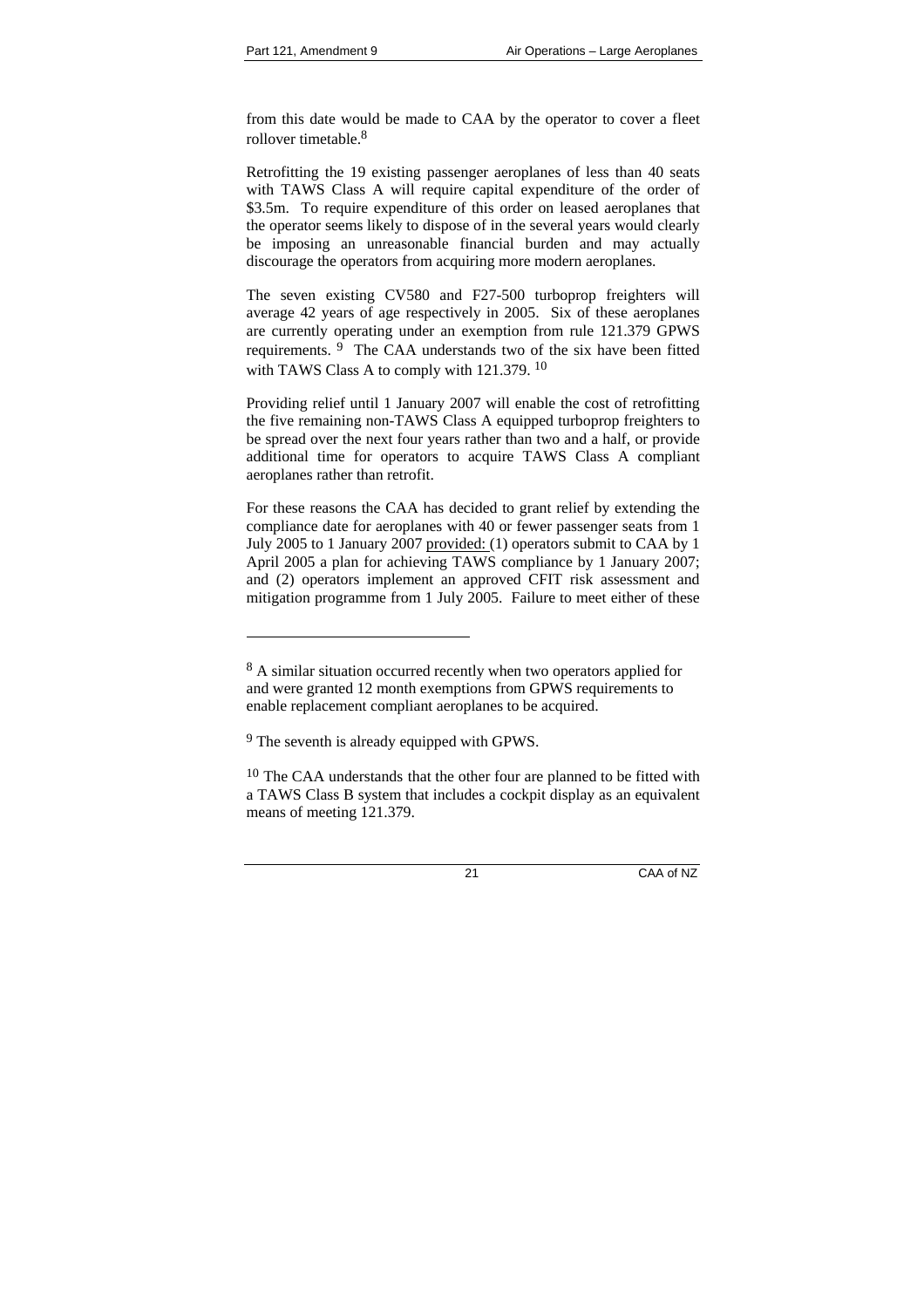l

requirements will result in TAWS compliance being required from 1 January 2005.

The CAA considers the requirement to implement a CFIT risk assessment and risk mitigation programme is not onerous. The Flight Safety Foundation has published an Approach and Landing Accident Reduction Toolkit that includes a considerable amount of CFIT avoidance training material for flight crew and operational procedures that airlines can adopt to minimise their risk of CFIT. ICAO provides similar material. The CAA consider that this requirement could be met through operators using this material as a basis for reviewing their operating environment, crew training and operating procedures to ensure they adopt best-practice CFIT avoidance measures.

The requirement to submit a TAWS Class A compliance plan to CAA is proposed to ensure that operators do not approach the Director for an exemption beyond 1 January 2007 because they have not planned sufficiently far ahead to achieve compliance by that date. The operator will be required when submitting the plan to certify that the plan will enable compliance to be achieved by 1 January 2007.

For existing non-TAWS Class A aeroplanes of over 40 passenger seats the final rule retains the NPRM compliance date of 1 July 2005. The CAA considers that this is realistically achievable and, based on submissions received on the  $NPRM<sup>11</sup>$ , has been accepted by the operators of all affected aeroplanes with the exception of the one convertible passenger/freight 737-200.

To ensure that there is an absolutely final date by which all Part 121 aeroplanes will be TAWS Class A equipped, the final rule includes a provision that will prevent exemptions being granted beyond 1 July 2006 (for turbine powered aeroplanes over 40 seats), and beyond 1

<sup>&</sup>lt;sup>11</sup> The AIA indicated this in its submission on behalf of the Air New Zealand Ltd and Mount Cook Airline. Origin Pacific Airways, the only other operator of aeroplanes with over 40 passenger seats, did not comment on the NPRM.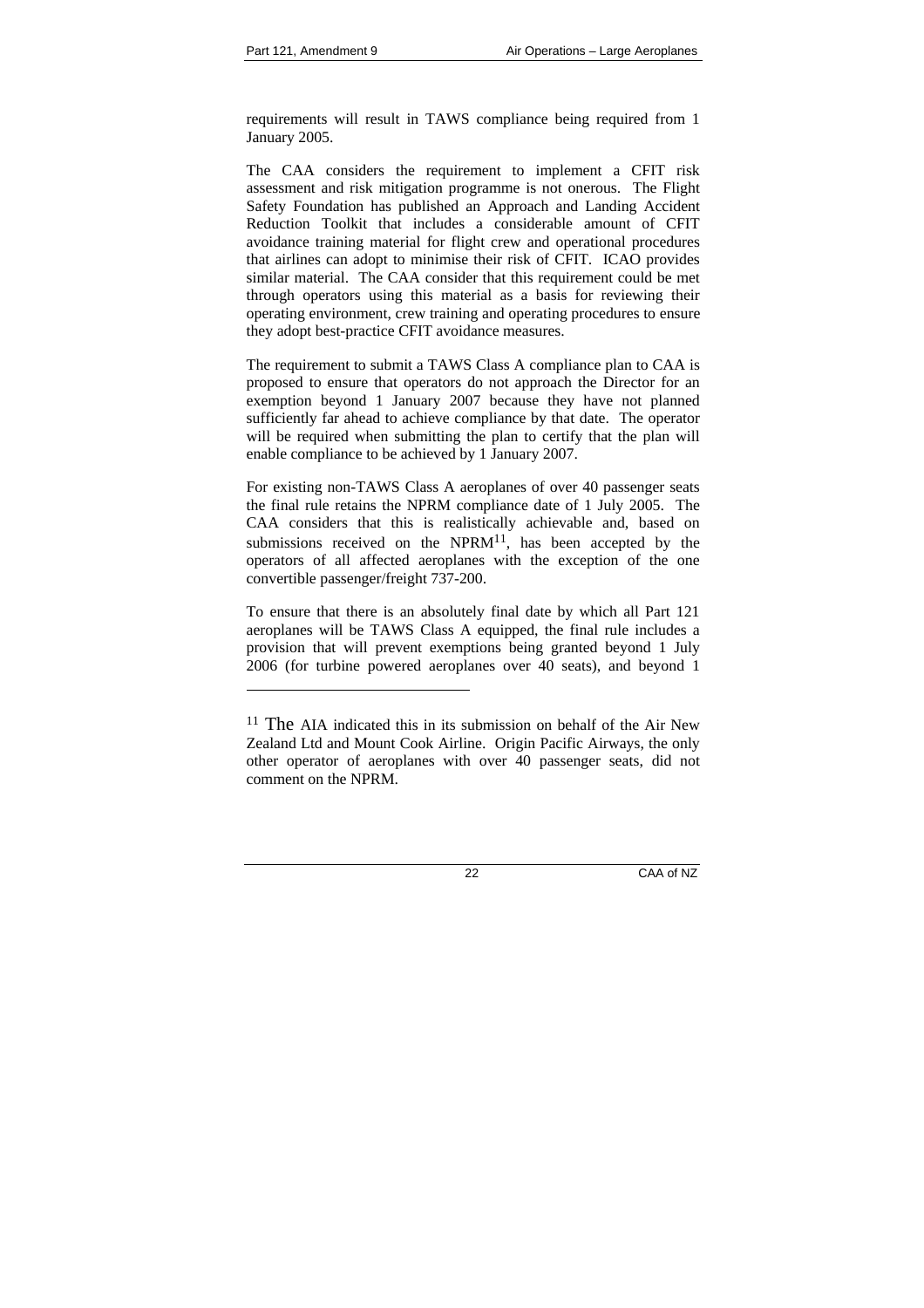January 2008 (for aeroplanes with 40 or fewer seats, including existing F27 and CV580 freighters). The provision will also prevent exemptions being granted from the requirement that operators file plans to take advantage of the relief until 1 January 2007 for turbine powered aeroplanes with 40 or less seats manufactured before April 2002 that were on the New Zealand Register of Aircraft as at 1 August 2003.

The CAA has included this "no-exemption" provision in the final rule because: (1) past experience has shown that, despite being granted considerable lead-time, some operators are unwilling to comply with equipment rule requirements and exert considerable pressure on the Director to grant exemptions; and (2) the relief being granted on compliance dates extends up to four years beyond the 1 January 2003 ICAO TAWS Class A compliance date and further extensions via exemptions must, in CAA's view, be very tightly controlled.

The date of 1 January 2008 beyond which no exemptions can be granted for the 40 or fewer seat aeroplanes gives some flexibility to cover totally unexpected circumstances that may prevent the operator from achieving TAWS Class A compliance by 1 January 2007. However the CAA will be taking a stringent approach to exemptions beyond 2007 on the basis that the operator has developed a compliance plan that: (1) the operator itself has certified as being achievable; and (2) has had over two years to implement.

# **Alternative Systems**

**The AIA** submitted that the future technology should be provided for in the TAWS rules on the basis of equivalent safety.

**CAA Comment:** The CAA does not consider that **t**he rule needs to specifically provide for new technology. TAWS technology is the state-of-the-art system for CFIT avoidance and has been accepted internationally as the standard for Part 121 sized aeroplanes. If and when new anti-collision technologies become internationally accepted and appropriate international standards are developed, approval may be provided to NZ operators on the basis of equivalent safety via the existing rule exemption process.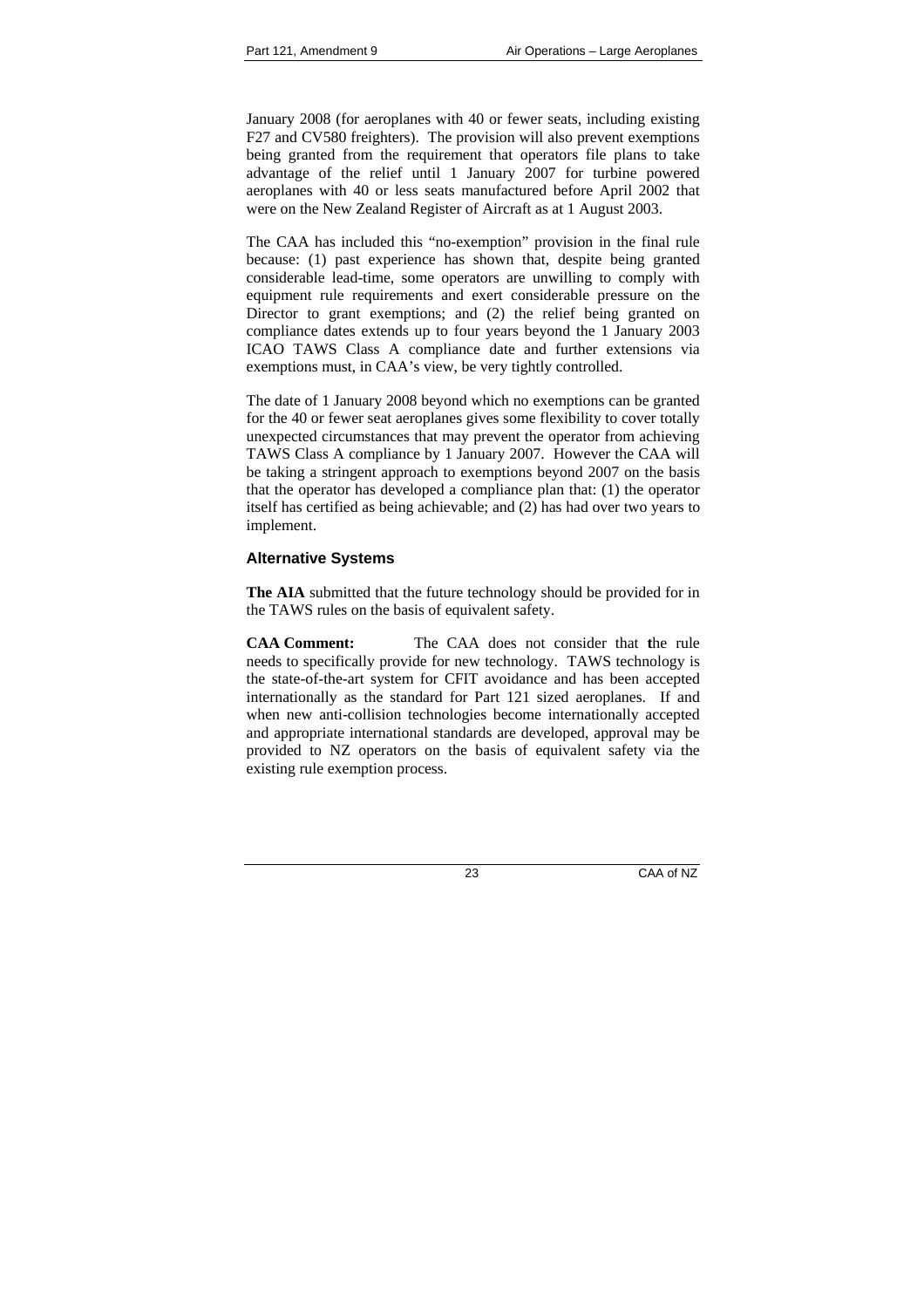**Air Freight NZ** submitted that use of TAWS Class B systems should be given further consideration. The commenter considered that TAWS Class B would provide an acceptable level of safety at reasonable cost.

**CAA Comment:** The CAA does not consider TAWS Class B is an alternative to TAWS Class A for Part 121 aeroplanes.

GPWS had been the internationally accepted terrain warning system for these aeroplanes from its adoption by ICAO in 1978 until the TAWS Class A SARPS were published in 1999. In the 20 years since its introduction, GPWS has proven to be an effective, but by no means foolproof, terrain warning system. TAWS A was developed to address the known deficiencies in GPWS. It does so by retaining all the "classic" GPWS functionality and adding additional "forward looking" functionality and a flight deck terrain warning display.

TAWS Class B was developed as a low cost system intended to provide CFIT protection, using the "forward looking" functionality developed for TAWS Class A, for small turbine aeroplanes (up to 9 passenger seats and 5700kg MCTOW) that were not previously required to fit GPWS.

TAWS Class B has significantly less functionality than Class A. TAWS Class B does not provide the following warnings that are provided by both GPWS and TAWS Class A:

- Mode 2: excessive terrain closure rate
- Mode 4: unsafe terrain clearance while not in the landing configuration with:
	- (a) gear not locked down;
	- (b) flaps not in a landing position; and
	- (c) excessive descent below the instrument glide path

TAWS Class B is also totally dependent on GPS position information for its functioning. TAWS Class A has redundancy in that terrain proximity data is obtained from both GPS derived position and radio altimeter information. If either is unavailable then the system will continue to provide reduced functionality. In particular, should GPS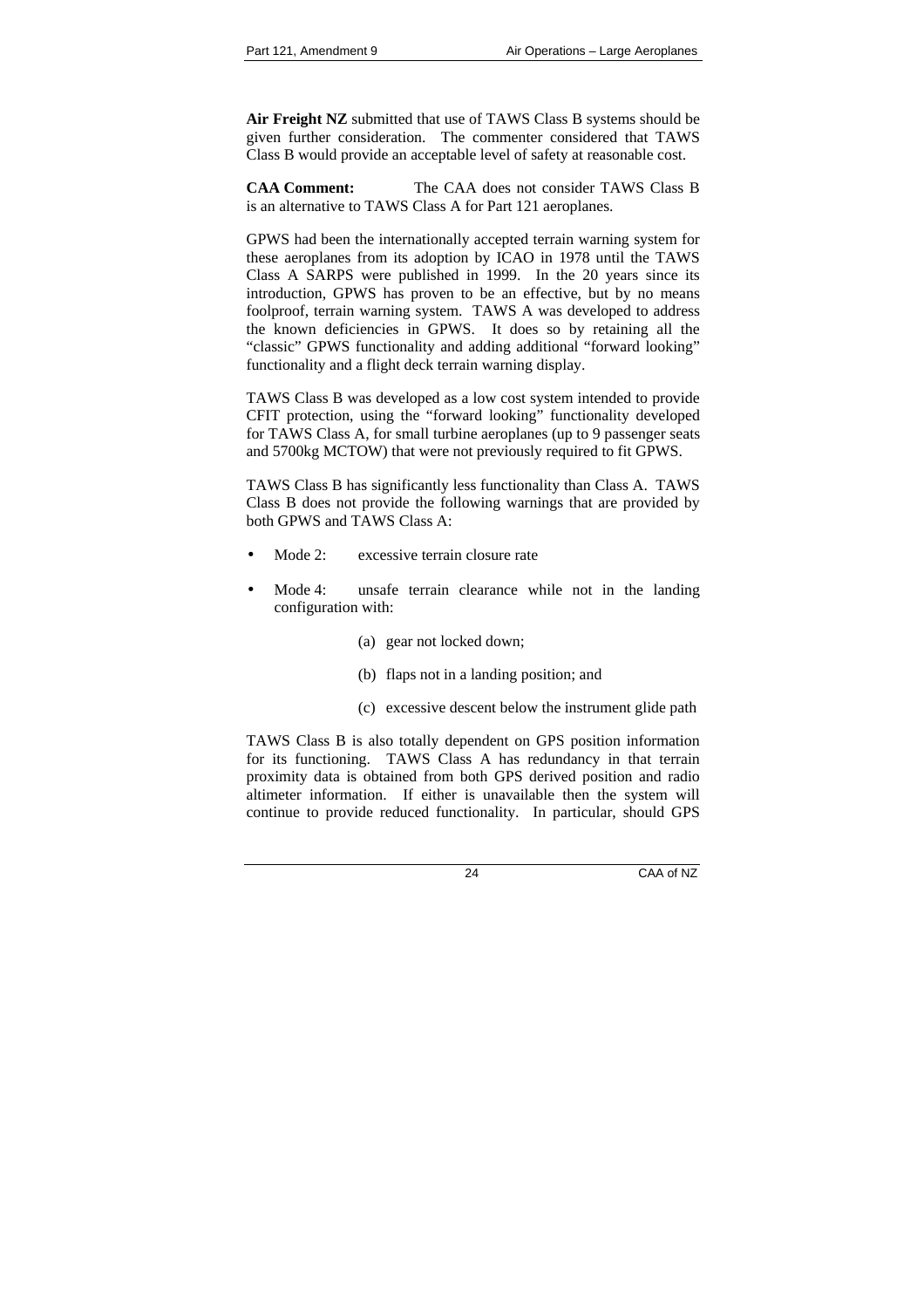position information be unavailable, TAWS Class A will continue to provide all the terrain warning functions of "classic" GPWS. This is not the case with TAWS Class B.

The CAA considers the final rule achieves safety at reasonable cost and that it is inappropriate to develop alternative TAWS standards for four aeroplanes that comprise approximate 3% of the total Part 121 aeroplane fleet.

### *ICAO Obligations*

**Aaleda Systems** submitted that strict compliance with ICAO obligations is not necessary and that the CAA's ICAO obligations may be met in a number of ways. Aaleda Systems suggested that an entirely valid alternative to strict implementation of an ICAO standard or recommended practice is to notify ICAO of a State difference, so long as there is a proper basis for the difference.

**CAA Comment**: The commenter provided no suggestions as to what may constitute a "proper basis" for a difference. In filing a difference, States are also obliged to advise when they will comply with the standard.

The CAA acknowledges that States are not bound to implement ICAO SARPS and may file differences.

However, as a signatory to the 1944 Chicago Convention, which developed agreed worldwide standards for the regulation of civil aviation through ICAO, New Zealand is obligated to adopt ICAO SARPS to the greatest extent it considers reasonable. In meeting the statutory obligations placed on the Minister under section 14 of the Civil Aviation Act 1990, the development of the CAA rules over recent years has been based on progressively adopting SARPS wherever this can be done at reasonable cost.

The economic burden of the TAWS rule identified by industry relates almost entirely to the retrofit requirements for existing aeroplanes. The final rule provides significant relief by delaying TAWS compliance dates up to four years beyond that required under ICAO standards. This difference will be notified to ICAO.